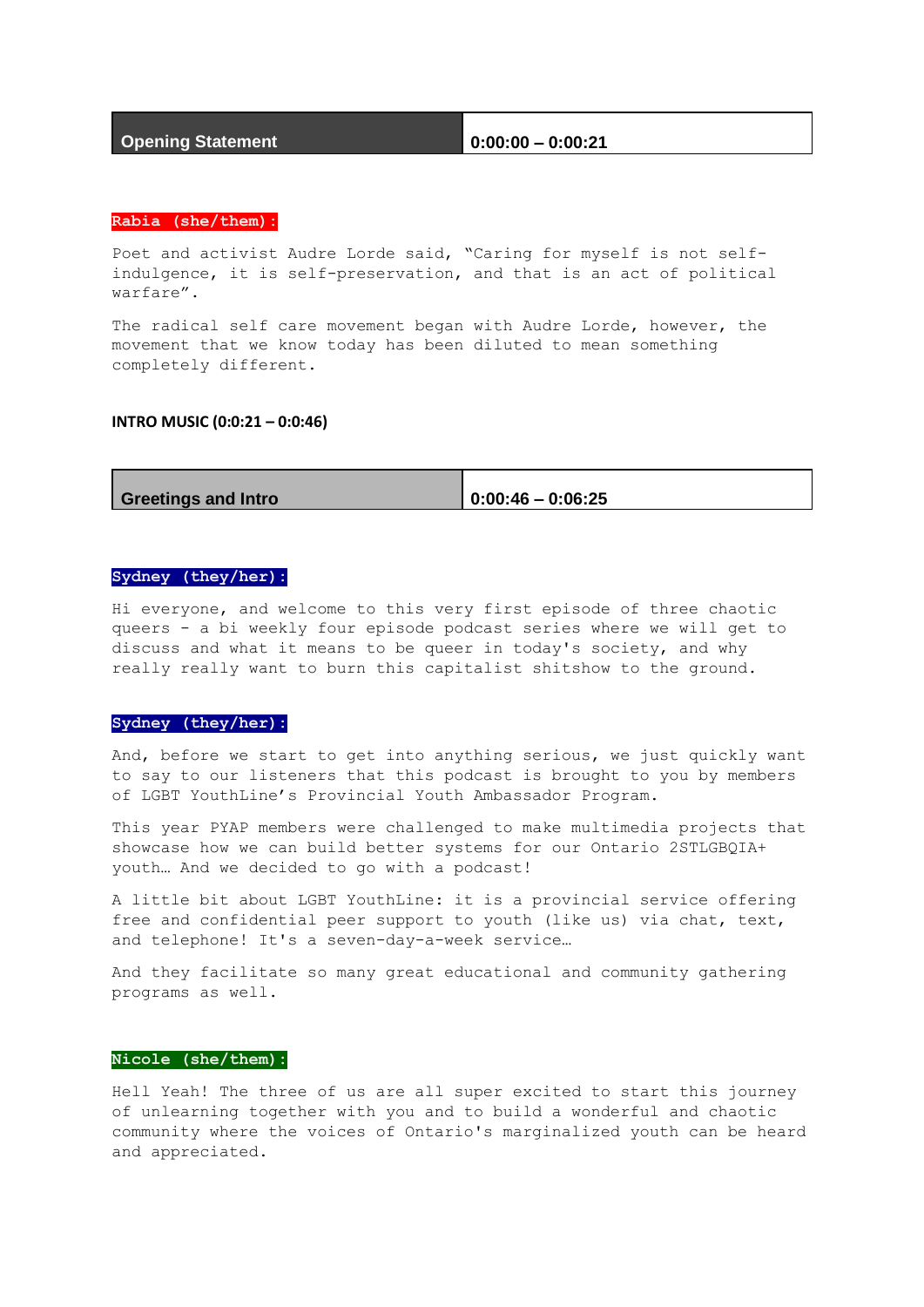Enough about YouthLine, we want to know who these three ominous queergoddexes narrating this intro are and why you should be listening to them.

So first of all, I'm one of them… My name is Nicole. Um, my pronouns are she/her and they/them; you can use them interchangeably. I am a chaotic (- that's new! -) Middle-Eastern queer creative and scientist, with a keen interest in queer and BIPOC healthcare and community care.

Before this podcast, I helped facilitate discussion and run events on various healthcare and STEM topics relating to the 2SLGBTQ+ community at the University of Ottawa.

Outside of this podcast, I enjoy a multitude of things! Some of those things being: reading (fictional books and nonfictional books because sometimes, sometimes…),Um knitting, hiking or being outside, and spending time with my friends. You can find me on Instagram [\(@Nicole.KayM\)](mailto:@Nicole.KayM), if you want to reach out and connect!

I am located on the unceded and Un surrendered Algonquin and Anishinaabe territory. This area is represented within Crawford's purchase which is not officially considered a treaty agreement of the land, and I've lived here for my whole life.

## **Rabia (she/they):**

I feel like I know everything about you, Nicole. (Laughs) Hi, my name is Rabia and my pronouns are she/her and they/them - Feel free to use whichever. I am a disabled, queer, Pakistani Muslim immigrant with a passion for social justice, equity, and activism. I am devoted to decolonization and QT-BIPOC equity within community spaces and education.

I "wear many hats" outside of this podcast, some of which include the president of my University's Pride Club, and I also work as a gender/sexual-violence support peer, and a student justice advocate at my University.

And lastly, I am a multidisciplinary artist! Painting and creating art is a fundamental part of my life - it is where I can let my chaos run free! You can find me on Instagram (@MisguidedSoul or @RabiaCho) or check out my website (RabiaChoudhary.ca) for more contact information.

I am currently situated on the territory of the Haudenosaunee and Anishinaabe people. This territory is covered by the Upper Canada Treaty and is within the land protected by the Dish With One Spoon Wampum agreement - which is between the Anishnaabe Three Fires Confederacy (including Ojibwe, Odawa, and Pota - Potawatomi Nations) and the Haudenosaunee Confederacies. This agreement extends to everyone that has arrived and will arrive to this land.

## **Sydney (they/her):**

Thank You, Nicole and Rabia! And, dare I say, you both forgot to mention that you are full-time badasses. [Sydney giggles for a second]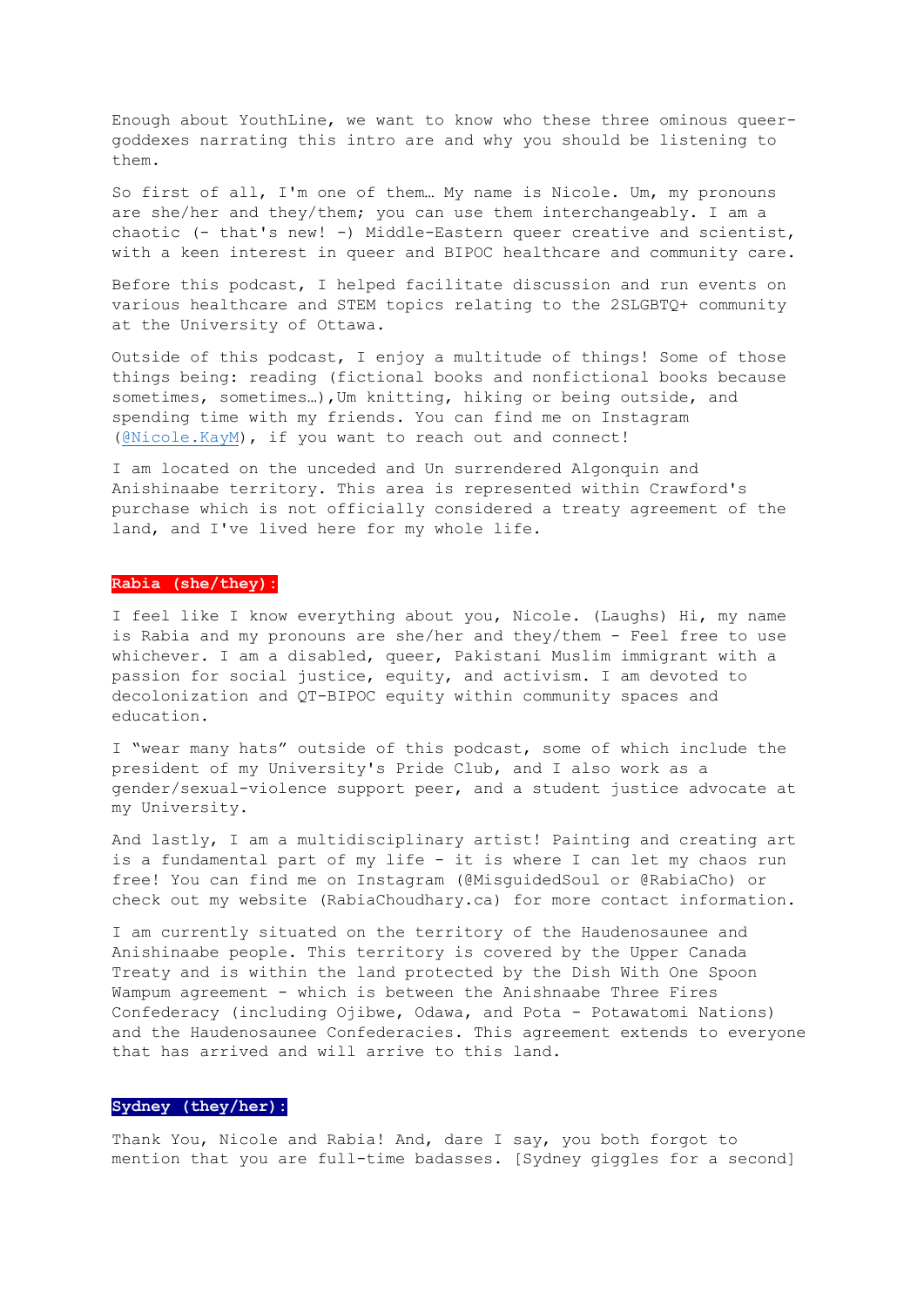Anyways, I am the last of the Three Chaotic Queers! My name is Sydney and I am a self-identified chaotic neuroqueer from quasi-rural Ontario. I'm 23 years old, bi-ace, Mad and hashtag Actually Autistic (#ActuallyAutistic) - for those of you out there that are like me!

As a gender-flux person, I use the pronouns they/them and she/her in a fluid dynamic way… So, I'd like for people to use both!

And, before this episode… Uh. Before this podcast, I was organizing health equity focused events, programming, and services as a former Director of the Student Health Education Center at McMaster.

In my spare time, I really love to info-dump about all of my special interest to my friends including: 2STLGBQ+ health inequities, Harm Reduction, Disability Justice, and topics of sexual and reproductive care.

I am a white settler living on the original lands of the displaced Huron-Wendat peoples, adjacent to the territories of the Chippewa of Lake Simcoe and Lake Huron, as well as the Mississauga of Scugog Island. This area is represented within the unfulfilled Treaty 18 of 1818, and the secondary Williams Treaty of November 1923.

As for Youthline, their head office is located in Tkaronto, which is commonly known today as "Toronto". It is in the territories of the Wendat and Petun First Nations, the Seneca, and most recently, the Mississauga of Credit Valley.

## **Conversation Starter 0:06:25 – 0:07:31**

### **Sydney (they/her):**

Okay, so, today we'll be talking about a lot of stuff. Besides, who we are and why you should be listening to us…

First off, we'll be talking about our soft launches into adult life as a bunch of chaotic overeducated, and oftentimes lonely queer youths.

A transition which has been made particularly difficult for all three of us by the ongoing COVID-19 pandemic and the rise of toxic individualism…

Which brings us back to the Audre Lorde quote that we referenced a few minutes ago, at the beginning of the episode, which Rabia quoted oh-so-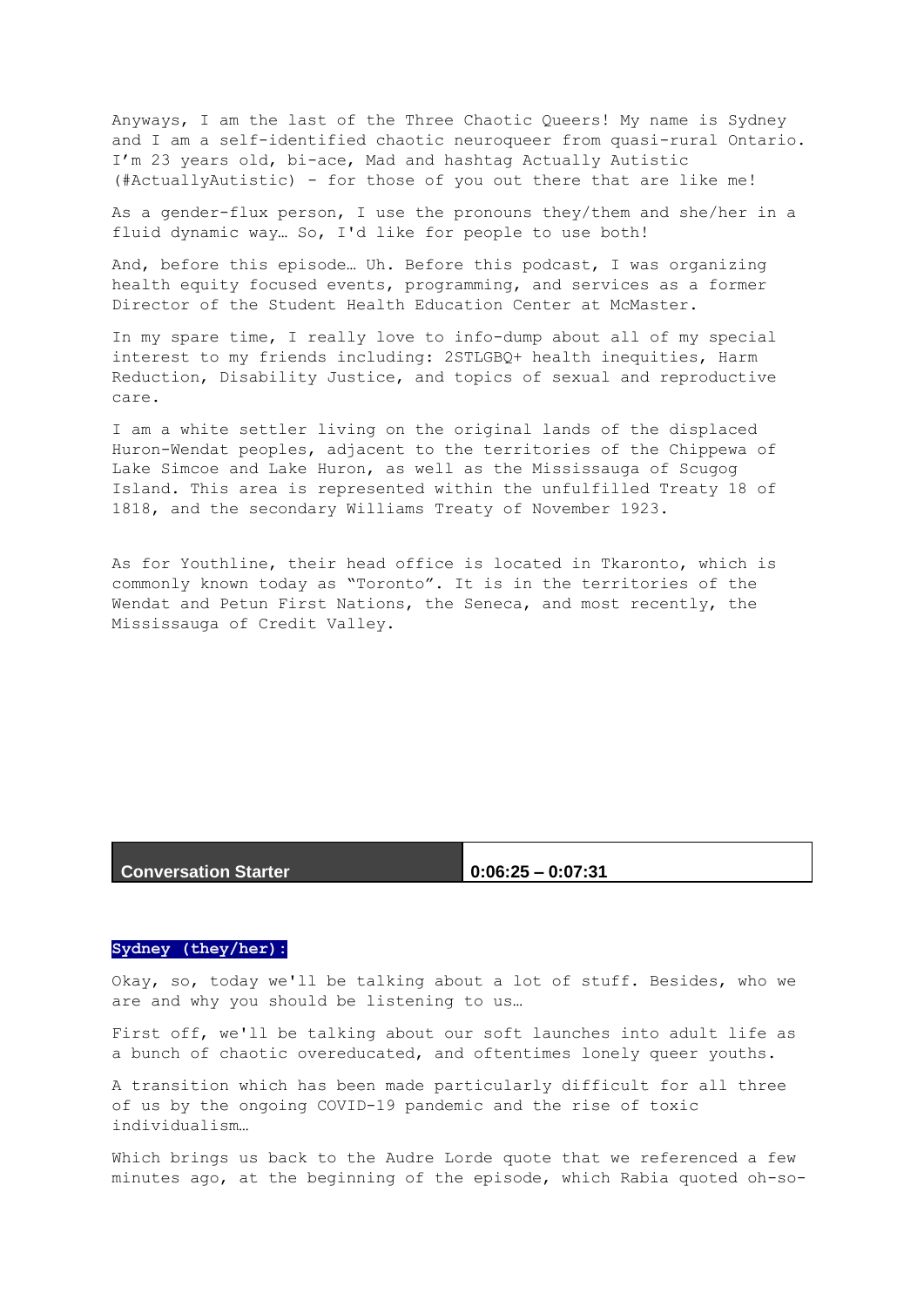well… ""Caring for myself is not self-indulgence, it is selfpreservation, and that is an act of political warfare".

So, Rabia, you wanted this quote in here and I love it- I love it so much, but what were your initial thoughts when you heard this quote?

**Conversation**

**0:07:32 - 1:20:04**

#### **Rabia (she/they):**

Honestly, I keep thinking back to how every act (and everything that a marginalized person does) is often politicized in the media by our politicians/ literally by anyone. And it's made out to be like, "Why are you doing this? What's the point of that? You're wasting resources"!

But, at the end of the day, like… The people who are actually wasting resources and being selfish are the big-corporations that are polluting the waters; are polluting our environment and harming our environment - Our environment as a whole. It's not the small people…

And especially for me, like when I think about my art practice and my life in general (because of how much art has consumed my life)… The artwork that I create is political; it challenges these notions of self-indulgence and self-preservation. And, it's not just me caring for myself, but also my community, and being able to reflect our struggles in art - through each brushstroke that I make.

I'd really like to know what you think, Nicole.

#### **Nicole (she/them):**

That is so beautiful, Rabia. Truly. Um, the way you speak about your art (like) makes me want to do art. Even though I'm (like) not at all skilled in the 'pen to paper' - or any medium for that matter.

Even like, I tried to learn how to do eyeliner and I could never even like - I could never get it right, I can't.

It's always uneven - no matter what I do. *And not even*… Uneven, like noticeably uneven to the point where I just gave up. At this point, I'm like "I'm too old to even think about keeping on going".

What I think about radical self care is truly just like nothing to do with what people think of self care. When *they think self care of these days, and it looks different for* every single person what radical self care means…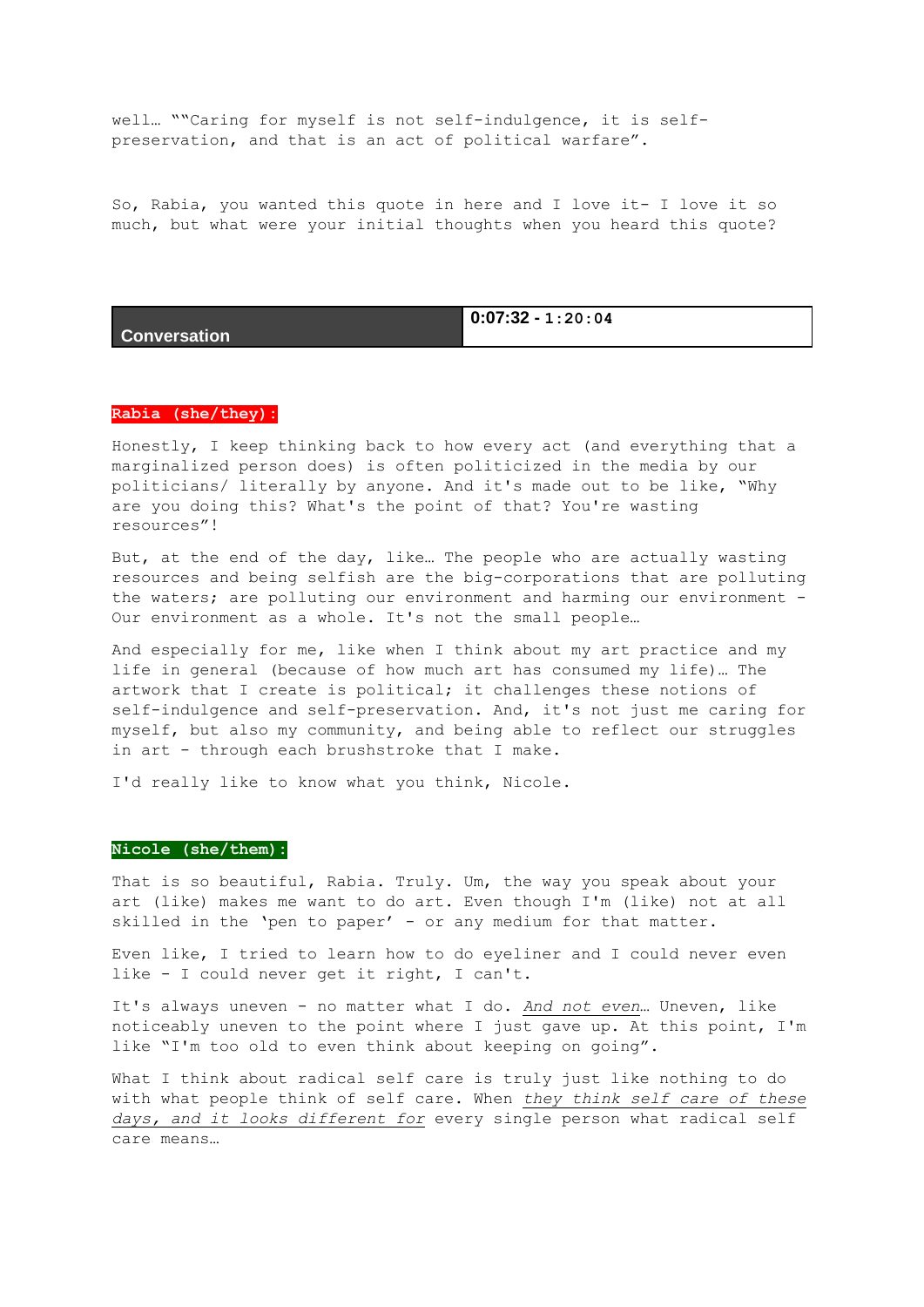Radical self - self care for me means that, despite every like tug and every expectation that is put upon me and from external sources. What I decide to do with my time and the fact that I want to carve out time to care for myself and to care for my community is important…

And I want to put it at the top of my list, um so – Specifically (like) despite capitalism, in particular, and the need to (I guess) over-give myself to a corporation (or to the many corporations that control us)...

Despite the drive, the push, and the innate drive… Because that's *the system to do* that is to (like) "take back my time" and like I guess "reclaim my time". And do what (like) matters to me, and pursue my hobbies, and also get back to my community… Which you - we'll discuss this episode; How you can do that.

What about you, Sydney?

## **Sydney (they/her):**

Honestly, self care is still kind of a new thing to me. It is something that I didn't vibe with for many (many) years because I was just in a very (like) sadistic place. But then - And, you know what, even just like I was raised by sadistic people - by people who do not like to see positive[s]… They are realists.

And so I like, I guess, I spent so much time trying to like: help other people, or like stand-up to a certain 'thing', or try n' get out of my small town – I'm sure a lot of people from small towns feel this.

Like, I spent so much time trying to get out of here… Um, that I just forgot about self care along the way and it wasn't until I was able to leave that I was like, "Oh, self care is not just listening to music. It actually has to be much more proactive than just that", because that was really my only coping strategy for a really long time - which is scary to think of…

#### **Rabia (she/they):**

I really liked the point that you brought up about how you weren't able to take care of yourself or how self care wasn't something that was like a normal thing in your everyday life - especially because queer youth are so often not able to take care of themselves because they're too busy trying to survive.

The system that we have in place does not allow us to survive and thrive in a way that we should be able to, but instead we're always struggling and we're not able to take those time – the time that we need to self-indulge and be able to take care of ourselves and our community.

Because everything we do, like I said before, is politicized. But, at the end of the day, I think the little steps that we've been taking to take care of ourselves is really important because it gives us back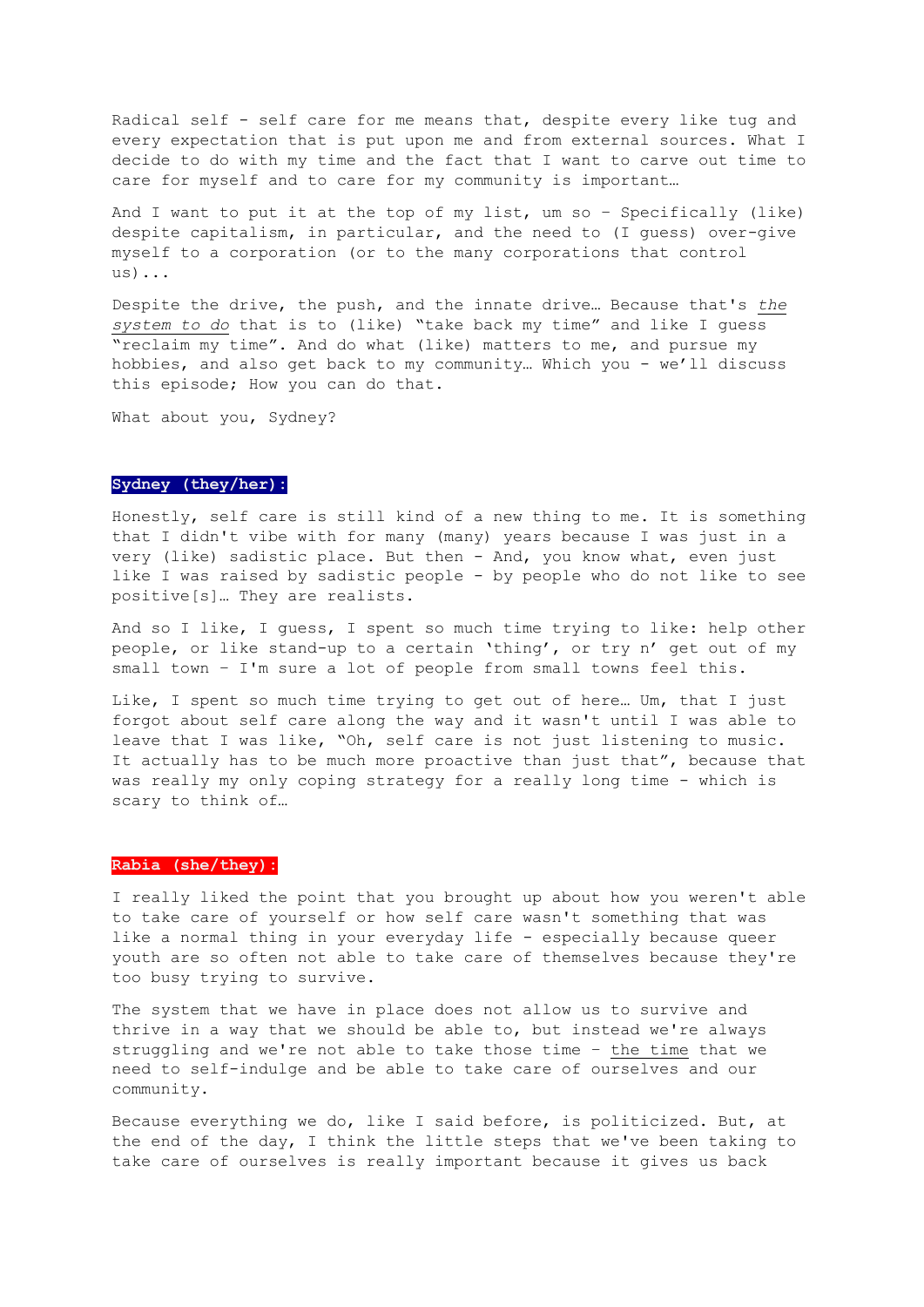that time that we need with who we are, who we want to be, and the life that we want to live.

No matter how har – how hard it is under capitalism, I do think that with the routes that we're putting down now we will be thriving for the rest of our lives.

## **Sydney (they/her):**

I love it. I love the communal thriving, because honestly I don't think we can thrive just alone. What do you think, Nicole?

#### **Nicole (she/them):**

I definitely think it's important to practice self care in whatever ways that you find a fit for yourself in your life. But I think radical self care in the way that Audre Lorde intended it includes community care.

#### **Sydney (they/her):**

I think like branching off of what you said, she's definitely pointing out that the way that we are living today *and when she made this quote is like not healthy,* and that we have to be actively doing these things to build up "resilience".

Like there's… That's (ugh) the worst word that every queer youth or marginalized youth has heard [/jk]. I'm sure that both of you as BIPOC youth have heard this, but somebody telling you, "you're so resilient"... Like, I don't want to be resilient. Why can't we all just have some moments together, where it's just calm and safe?

Yeah, and that's where (like) self care and Community Care become preservation.

## **Nicole (she/them):**

A million percent. um I feel like a lot of my life I've been called like 'strong' and 'resilient'...

And like [told] "you got through that and you made it look like nothing". And to me, like, it was definitely really not 'nothing'. It was… My whole life felt like it was on the line and there was so much stress and like dark stuff that people couldn't even begin to see for themselves.

I think it's super detrimental. And just to be like "Hey, we're here to help you in the future. If you're going through something alone, you don't have to (you know) "pick yourself up from your bootstraps and figure it out because you're innately a strong person". I think that's totally a myth. There's no glory in like: "picking yourself up from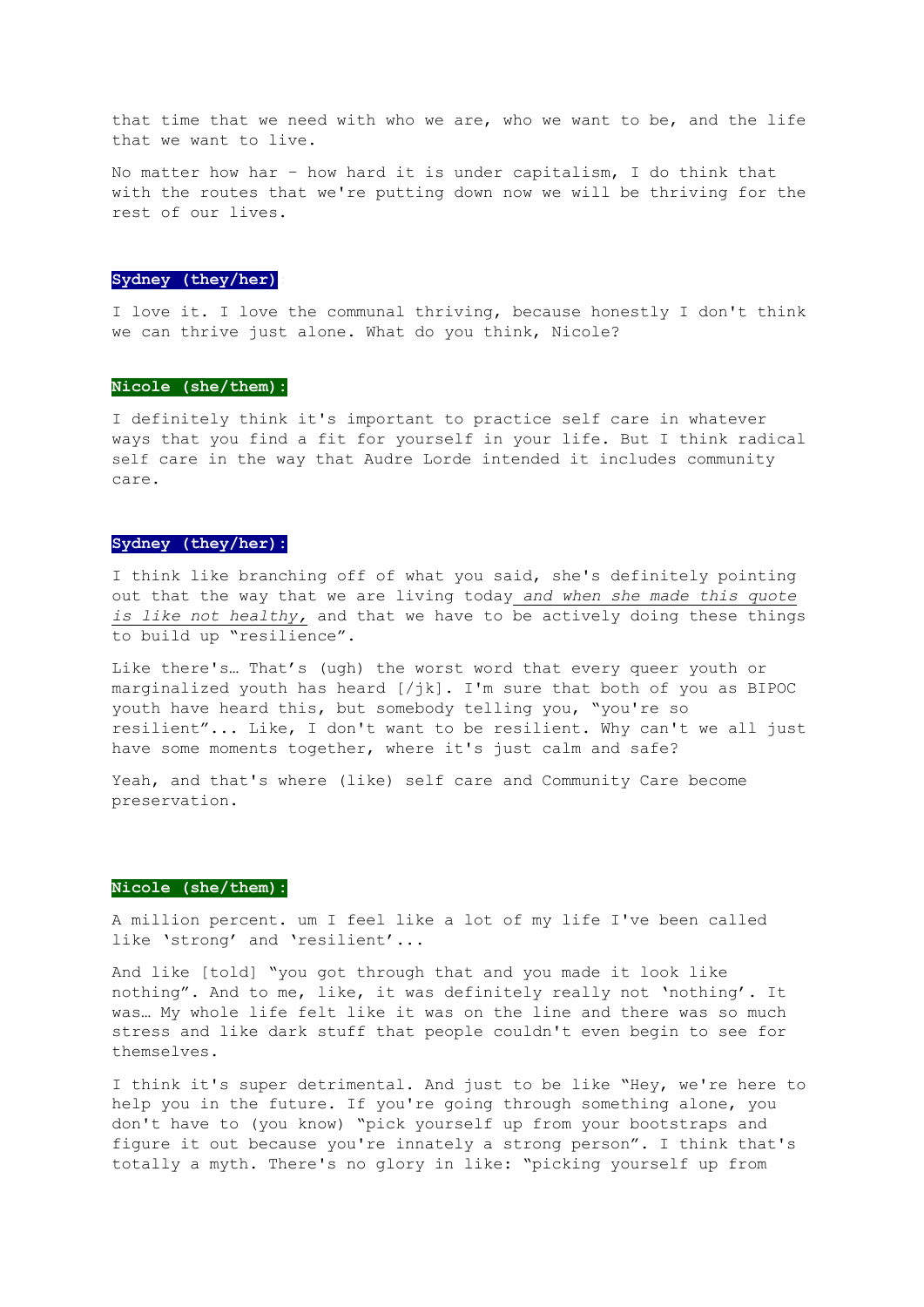your bootstraps", and doing something by yourself, and having that to prove to others - that you're (like) strong or whatnot.

If anything, to have a team behind you and - to have a community behind you - to be like coexisting and co-regulating (I'll use that word…) together is so much more fulfilling for both parties. And lifting each other up is a way that you can ensure that like, in the future, you're giving back to each other. And it's just so much more fulfilling that way… I don't know if I made any sense, but that's my point.

## **Rabia (she/they):**

Honestly, there is nothing pretty about struggle, in my opinion. I think it's been romanticized, so much, especially in recent years because of the pandemic.

I think people think that, like, you know, "struggling to the point where you (honestly) can't survive sometimes" is something to like brag about… Like, that's not. For people who like do it every single day they never are able to... I don't know what I'm saying, I'm gonna stop it there... I agree with you

#### **Nicole (she/them):**

Thank you so much for agreeing, Rabia

#### **Sydney (they/her)**

I get what Rabia was saying, people use it like this badge of honor… That, Like, for sure, when I was a kid, I thought (like) that would make me special… "Oh, what makes me special is that I'm so tormented". And, "wouldn't it be so boring to not have mental health issues?"...

And like I still kind of think that, but more to the point of like, "Wouldn't it be boring to (like) just think that this system that we're in (right now) is healthy and not be working towards something better?".

That's more the mental-frame I'm in now, whereas before it's like… "I'm so sick and tormented, nobody's like me" and like, it's.. that kind of leads to like individualism, if that makes sense."

## **Rabia (she/they):**

Also, this reminds me of the "Oppression Olympics"! People will try to compare their oppression, literally for no reason… Like, we're all oppressed! We should work together to stop this oppression, but you're instead focusing on the fact that you're "more oppressed than me" in some area(s).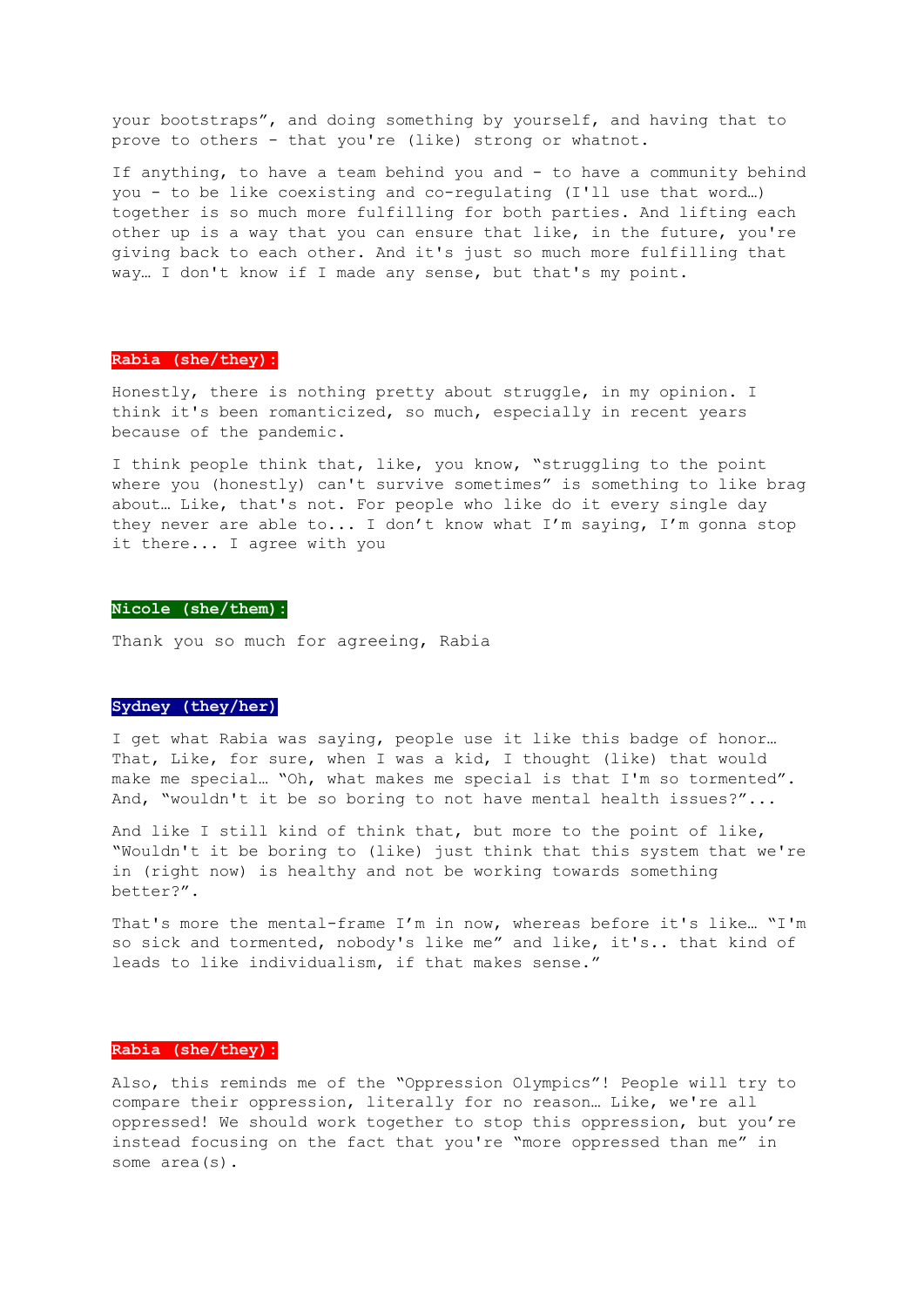Especially, when people that are in the queer community that are also white. They try to compare their oppression or their experiences to the experiences of queer racialized folks. And they belittle them; they completely invalidate their lived experiences - which is so harmful and that drives our community apart.

It's so hard to continue to be able to work with each other, and (like) learn how to love each other, when there's people in your community that are doing the complete-opposite…

Their agenda is completely different. They don't care about you, they they just care about themselves. Which is why community care is so important; you can't be individualistic in your community because you're completely hurting them.

## **Sydney (they/her):**

[As] the only white queer the room, I really enjoy what you said. I just want to say that, I think that that is totally true. And I always *like a thought* rings in my head all the time which is "white queers are white before they're queer; white poor people are white before they're poor" (etc.)...

Because a lot of us could dress or speak or behave in a certain way, that nobody would know that we are poor or queer or mentally ill (etc.) – or like, you could speak in a way that nobody would know that you are like from fucking Scotland Uhm, and that you're new to this type of culture!

I don't know, but, like... People of colour can **not** just like (and should not have to try 'n) look white to get more respect. But, unfortunately, that's what has to go on and that's why we say, "white queers are white before they're queer"... Like, you are still - we [whites] are still less oppressed.

## **Nicole (she/them):**

What a wonderful seqway, Sydney, into our next topic where we can discuss (basically) what the self care industry is and what it's done for marginalized folks, and how it keeps us in a trap… And how capitalism keeps us in a trap too.

## **Sydney (they/her):**

Let's do it, because that whole industry is icky af.

**Rabia (she/they):**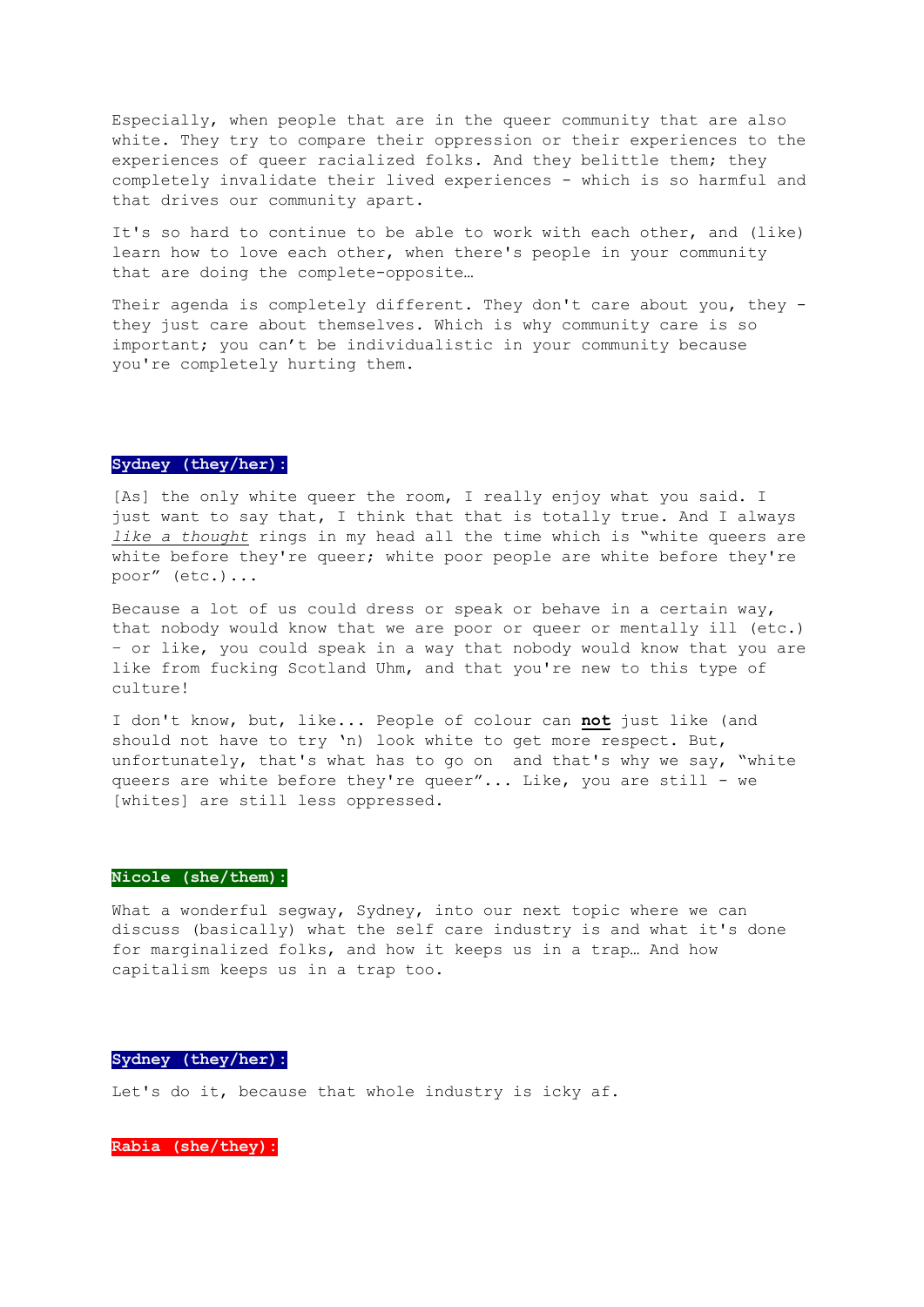Have you guys noticed how, in recent years, there's a bunch of these (like) culturally appropriating yoga gurus who took a one-day or twoday trip to India and now they know everything about Hinduism, everything about yoga…

And they sell these like "self care", yoga - or yogi packages on Etsy and like their websites for like \$500? Like… Are you kidding me? You can literally go on YouTube and find someone that's from India that's actually t-t-teaching you proper yoga for free.

For free - We don't gate-keep here! We don't materialize culture, especially racialized culture, and try to benefit off of that. That's not self care and that just capitalizes off of an already oppressed group. So, I don't know what they're doing, but I'm not having it.

There's also very expensive spa days… I don't have \$5,000 to get a massage! I'm sorry, but I am not - No! I have my girlfriend and that's it, we'll have fun. It's fine! [Rabia chuckles]

#### **Nicole (she/them):**

[Giggles]Yes! Going off of your point of yoga, Rabia, I read this tweet recently that was something along the lines of  $-$  it  $-$  it was an American tweet. But,it was like along the lines of, like…

It's "*Yoga By Adriene"* [YogaWithAdriene], who was like a white yoga person on YouTube… It was like *"Yoga By Adriene"* [YogaWithAdriene] is the closest thing we have in this country to free health care - and how sad is that.

There is that and there's also that like every single like I guess like a popular YouTube[r] who's saving people and like getting people to "tap into their spirituality" are like white women…

It just goes to show like they're seen as 'the exemplary'. Like people who are apparently knowledgeable about yoga but in reality where are theywhere are they taking these practices from and are they doing it in a way that honours that culture? I don't think so!

## **Sydney (they/her):**

I love what you're saying because I have always been critical of white people that talk about yoga or meditation or Reiki… Like, I love Reiki, but I know that it's not my practice and that I haven't yet learned about it.

It's on my list of things to do, 100% - I understand we all have a long running list of things to unlearn and that is one of my commitments. Name it and then do it.

Don't be profiting off of it [white people]. It's just weird.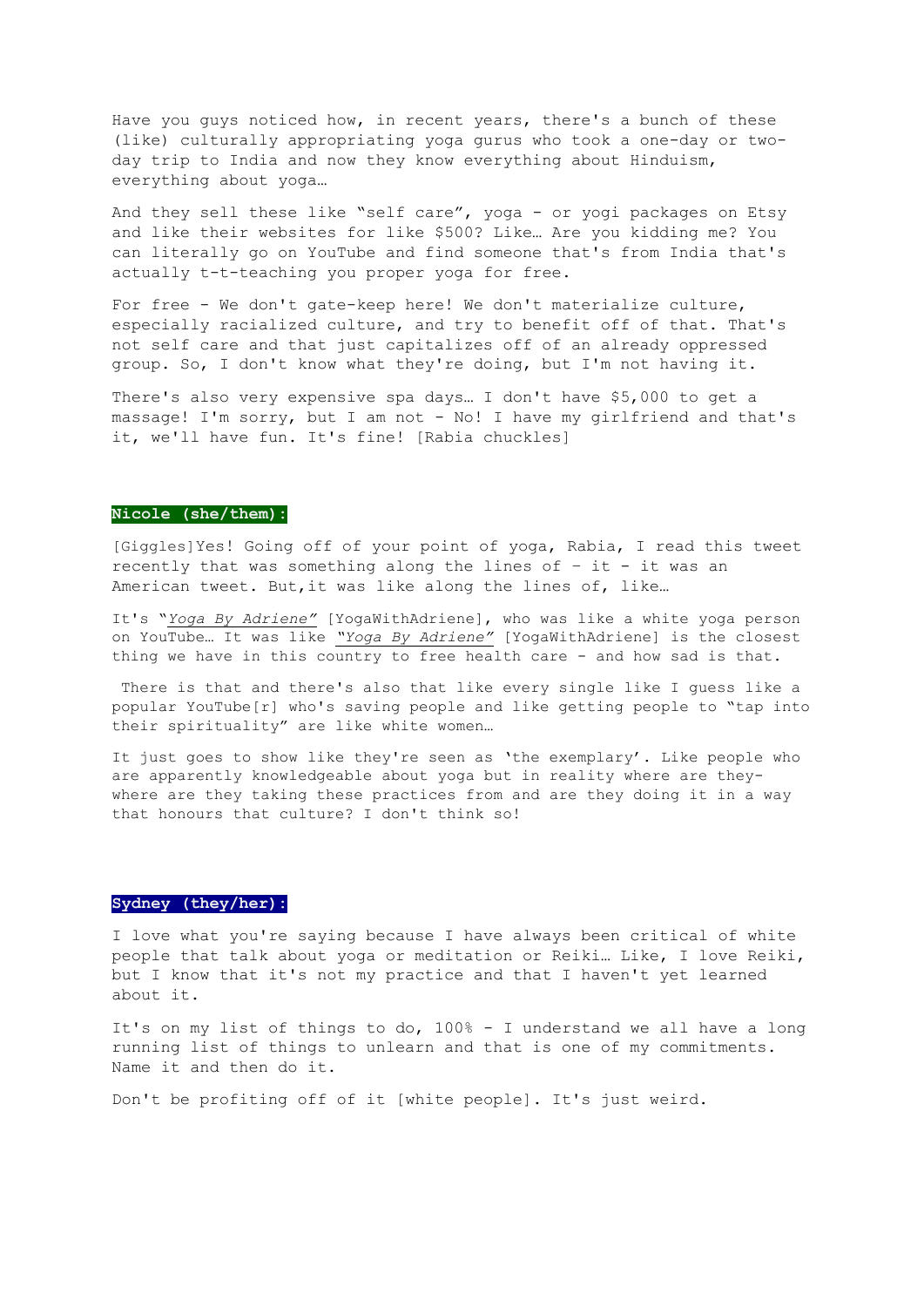#### **Nicole (she/them):**

This is a great seque to how we've commodified wellness, and self care, and self help into such (uh) individualistic and like capitalist-centric way. There's a quote that I read and I would like to share [it] to like segue into this conversation.

It goes like this… "The impact(s) of systemic violence is overwhelming on our bodies and spirits and yet it gets framed as [if] it's an individual issue to solve… While healing may occur on an individual basis, we will remain unwell unless we work to abolish the systemic issues that continue to harm us". And, Jennifer Patterson, a radical queer healing arts practitioner said that. And I think she's totally right - What do you guys think about that quote?

## **Rabia (she/they):**

I completely agree, for one! I think we all think about our individual issues as if they're like completely unique but, at the end of the day, the issues that we're experiencing are because of the systemic issues that we have in our country [or] in our society as a whole. Like, for example, if I can't afford some of my textbooks for my classes That's because their jacking up the prices to the point where… I don't know where this example is going…

Sorry, I was going to say how sometimes, basically, they increase the prices because of the fact that they want to increase their profits. But instead, they're not thinking about how it'll impact the community and how the individual students and the community of students are impacted. We still have to buy other materials for the school, other objects like food for example or um things that could help their self care, and then said their money that would go towards caring for themselves going to their education which in the first place should be free, because education is power and knowledge is power.

But if we're privatizing this power and this knowledge to the point where students have to go broke to access it like that's not fair.

That's a systemic issue, no one is doing any… Well, people are doing things about this but, as a community, we're not doing enough to stop this!

#### **Sydney (they/her):**

I think it's also very important to point out the fact like I totally agree with everything you're saying, but like speaking about universities really quickly is that, unfortunately, that is, like, the easiest and most accessible way for a lot of people to access mental health care, like there is literally no mental health care in some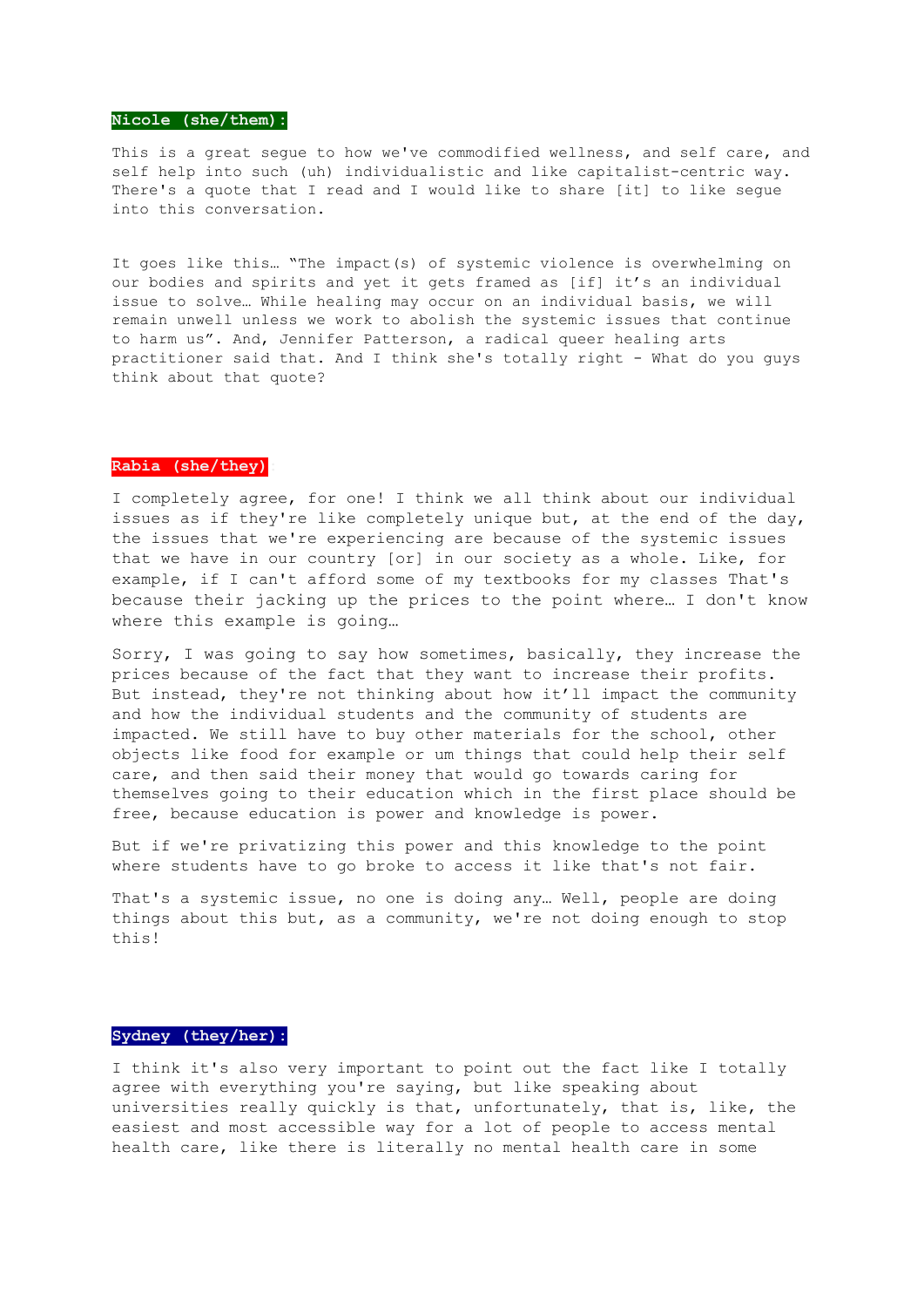people's town so they'll be like, Oh, why don't you go to a psychiatrist.

It's a two year waitlist there's two child psychiatrist, in my entire region. And when I came back at 23, I was back with that same child psychiatrist.

It was great. I love the man. Uhm, but it was a little odd knowing that he was specifically a child specialist and, like, obviously, it was just odd because when I had gone to school I had literally just seen a psychiatrist and then they, you know, because they operate as a corporation, they didn't want to transfer my medical records. For some reason my doctors don't want my old medical records as though that five years I was in university don't matter.

It's all around weird but the fact that like Ontario youth have to go into thousands of dollars of debt just to access what supposed to be free mental health care because it's not actually provided in the areas that they live, or it's not accessible to them, or the like therapist that they have is a frickin homophobe.

#### **Nicole (she/them):**

Yeah. There's also a lot to say about like a lot of criticism towards like University institutional mental health care in general and how inaccessible that is. So, I can't imagine how it is to like have those two hurdles of like, if you go to your hometown inaccessible, you go to school, inaccessible in different ways.

Also, yeah very weird that your child psychiatrist didn't want your medical records. I don't get that, aren't they supposed to know like everything about your life?

Anyways, Yeah, I know like from my university our mental health healthcare was like awful so awful that our Dean um claimed that we had like an emergency. Mental Health Emergency state, and he rung a bell.

This is very performative and he rung a bell to like claim like. It's an emergency and that's all he did.

And then he just issued out a little email of like trigger warning, you know we've had a lot of suicides this year, more than usual.

And that was it, he just - he just said the words and didn't have anything to back himself up and like improve upon the fact that he saw that (taps Mic) there was an emergency at school.

Sorry I tapped you (the Mic).

**Sydney (they/her):**

Poor Microphone!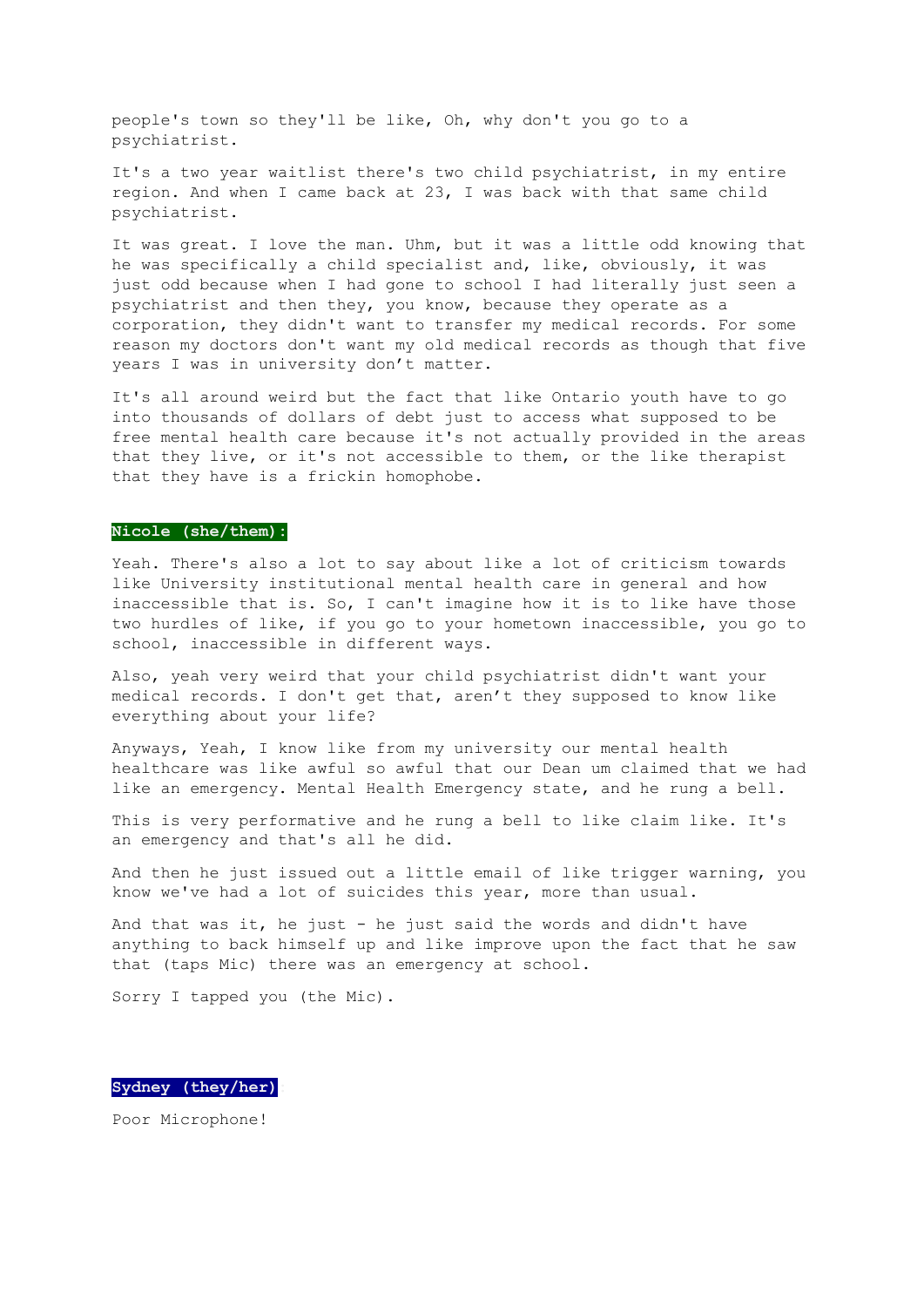**Nicole (she/them):**

It's ridiculous! Yeah, Poor Microphone

#### **Sydney (they/her):**

Ridiculous universities are definitely creating mental health crises and then profiting off of them.

I think that's probably a wonderful way to summarize it, and.

Yeah, it really just like goes back to the systemic violence that you were talking about Nicole.

#### **Nicole (she/them):**

Totally. Speaking of profiting off of um people.. in general. Uhm talk about like the wellness industry or the self care industry is worth so much money.

I looked up a stat, said \$4.5 trillion dollars in total, to benefit off of things that are trendy, and so called beneficial for our health. Which some of these products and items, they may very well help people and, you know, make their -improve the quality of their lives but in no way should it replace quality healthcare.

And, should it no way replace the community.

I just think it's ridiculous that the - many of the promises that these items provide are like hey, this will solve everything for you.

When, really, it's, it won't get you so far if you don't put in the other stuff. Like purchasing things like collagen or like CBD - CBD worked great for me personally.

In addition to other things that I've done in my life. It is not like the make it or break it thing for my anxiety. No, that's not correct, but in conjunction, other things. Yeah, I've seen an improvement.

But it's in no way the only thing that is like the help and going to solve everything for me.

Uhm, and like in - in issuing these products that like, either solve a little bit of your problem or like none of it at all. It just keeps the person like in this constant loop, and in the search of like try to find a new product that you'll - will cure your health issues when there's absolutely no way to do that. Which sucks. It's such an individualistic way to like look at it, of like my money is my power and I will go in like, buy this item that will cure it and that is my doing. And, you know, you are the one with the power to solve your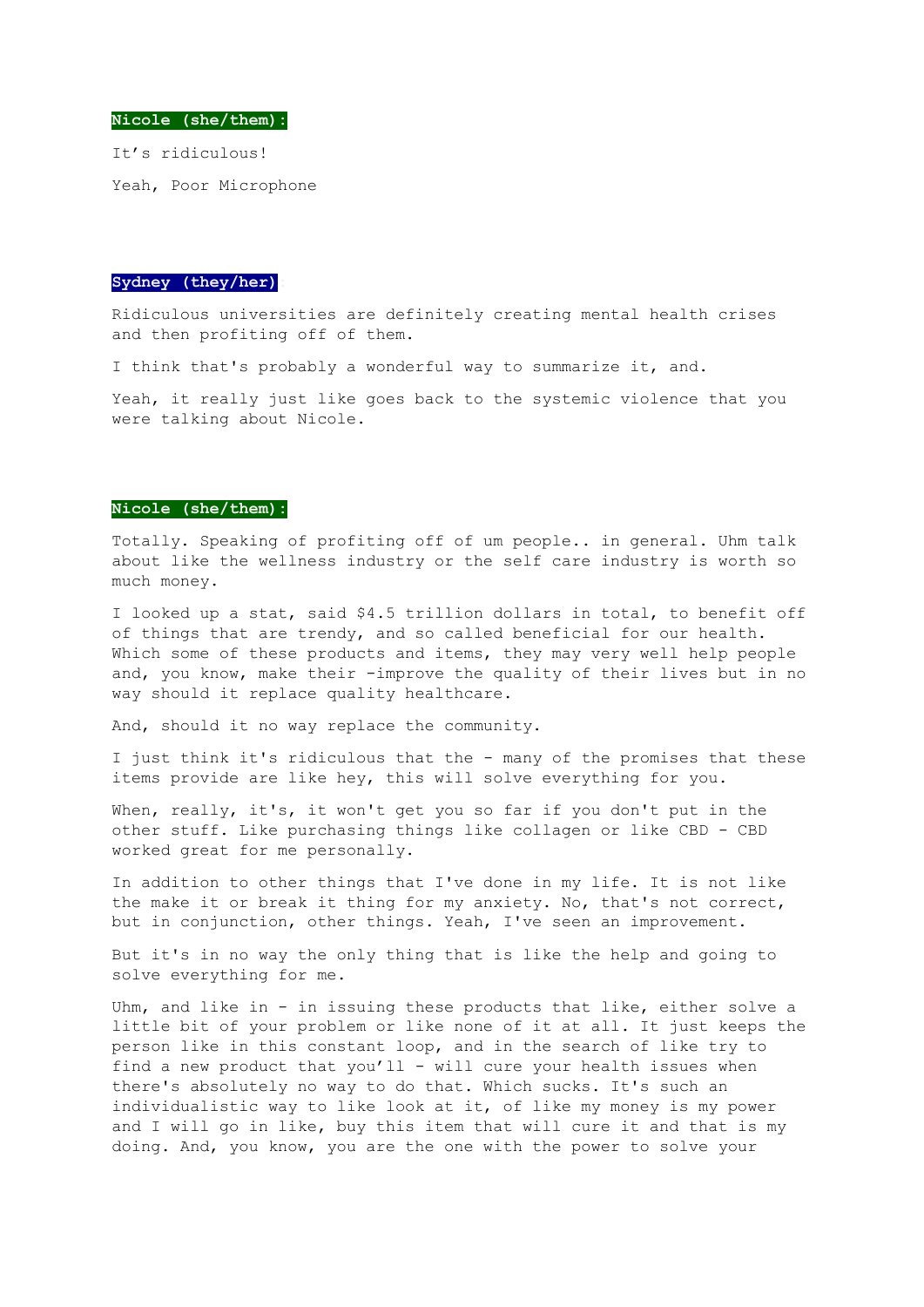systemic issues and your trauma and your chronic illness, through purchases that you make at the store. I don't know about that one.

Sounds like a hoax to me.

#### **Rabia (she/they):**

It also sounds like a hoax to me and straight up frickin lie like I've seen posters and shit where it's like, buy this face serum, or face cream, but also buy all these mini ones because they all work together, you can't get clear skin with just this one thing you have to buy the whooole set.

And it turns out the whole set is like \$300 like, no, that's not okay. It's not a transactional experience when it comes to self care you can't buy something and be like, Oh, I'm all good.

Like, I mean obviously people have done that, I do that sometimes I online shop like crazy but

#### **Nicole (she/them):**

Guilty!

#### **Rabia (she/they):**

But what I mean about self care and community care. Yeah. Honestly, (Laughing) online shopping is a problem...

#### **Nicole (she/them):**

Guilty!

#### **Rabia (she/they):**

Yeah I get that.. I totally don't know where I was going with this, I forgot my train. I'm sorry it's not coming back, the train has left the station Guys! Sorry (giggling)

## **Sydney (they/her):**

That's a lovely saying I love that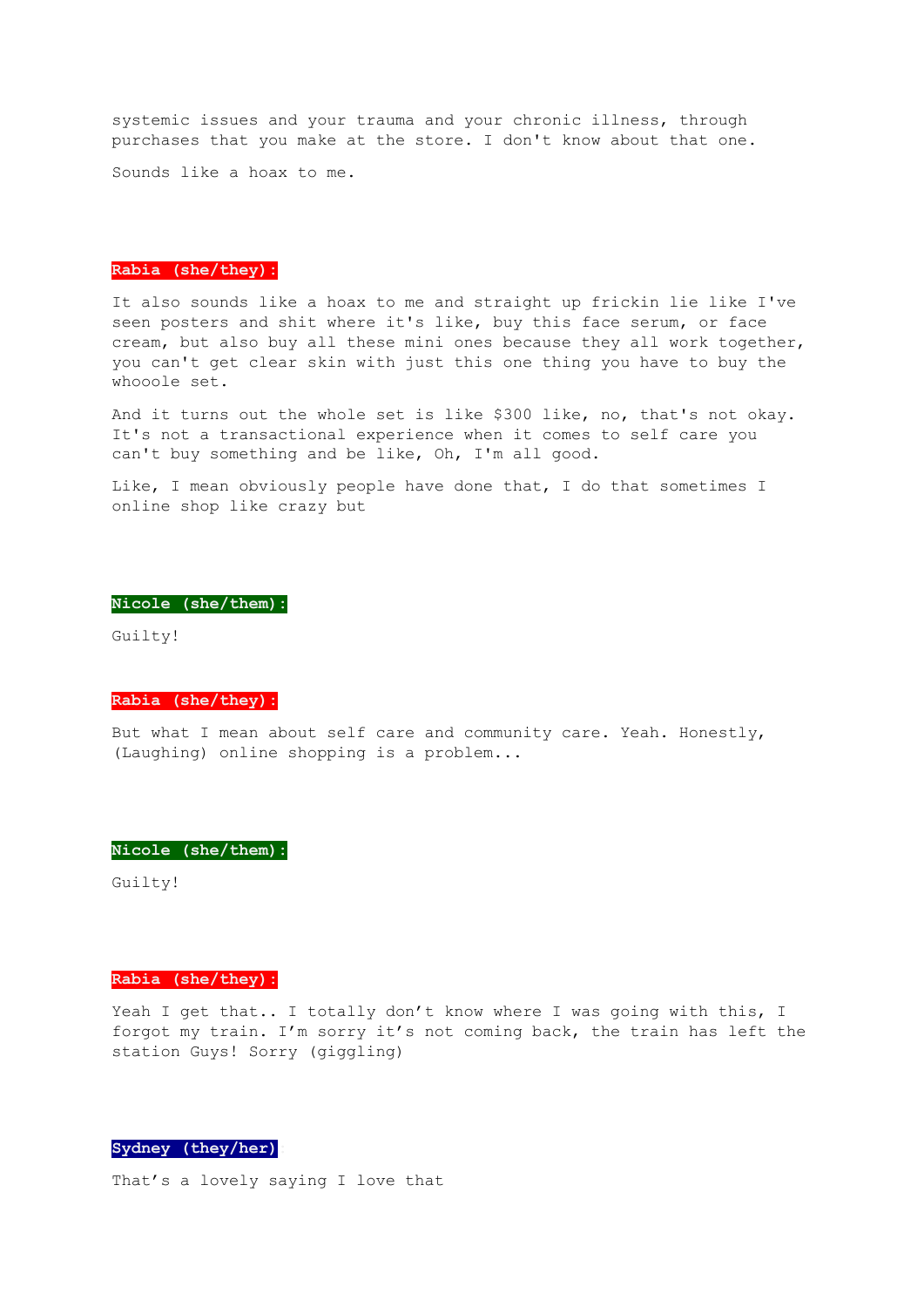**Rabia (she/they):**

I don't even like trains

(Everyone Giggling)

**Nicole (she/them):**

Me neither they're so slow!

(Everyone Laughing)

## **Sydney (they/her):**

Live somewhere where there's almost no public transit- where there isn't public transit besides the train that goes straight through your town and you will suddenly be like "ah buses, I love these" when you move.

**Rabia (she/they):**

God.

### **Nicole (she/them):**

Uhm, I sense your pain, Sydney. And now I'm like I shouldn't complain about my, like jampacked train that like freezes in the winter and doesn't move.

**Sydney (they/her):**

Ouch.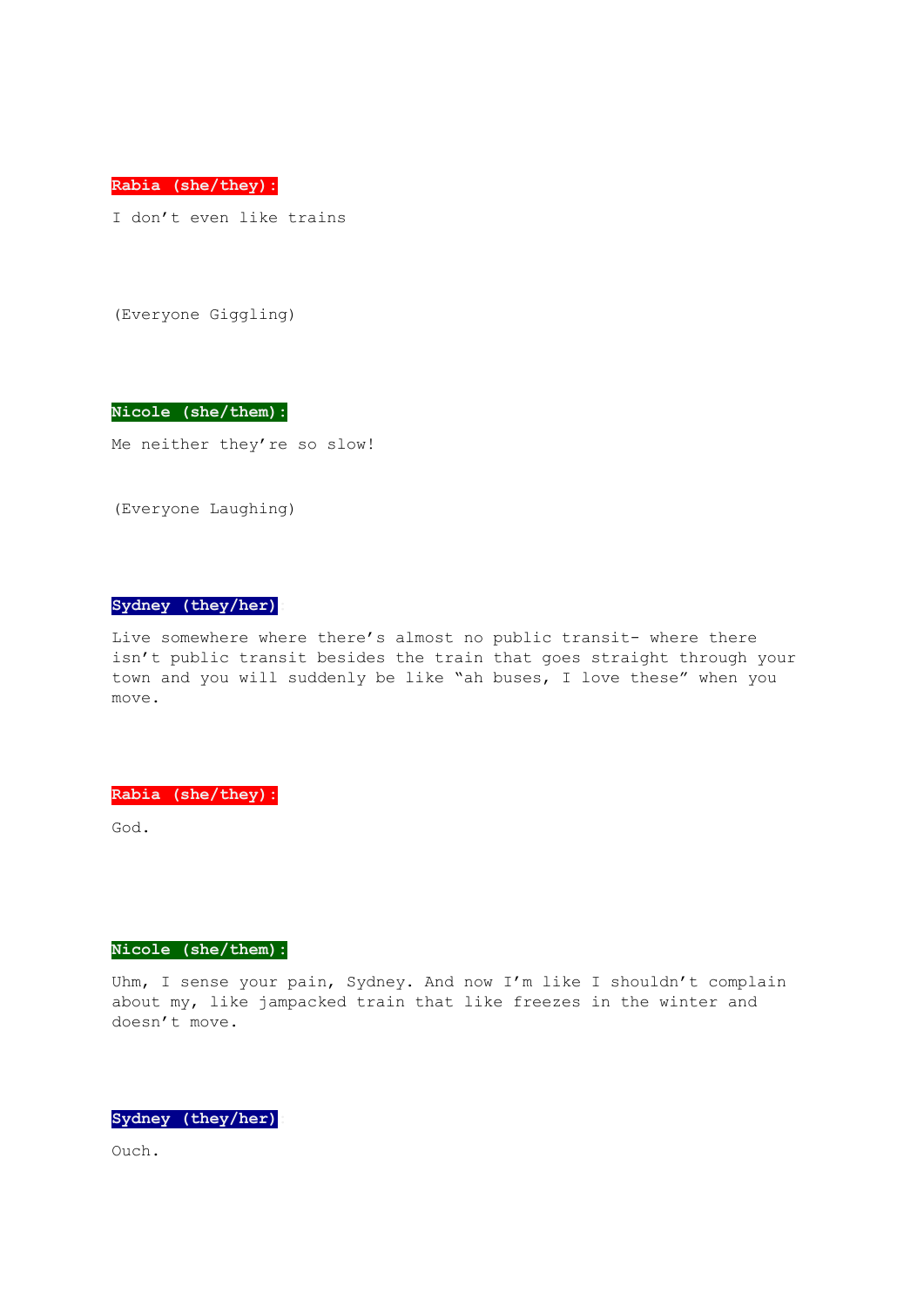Yeah

#### **Sydney (they/her):**

Yeah, and I think like you guys are really talking about this but also, everything is generally presented from the self care industry and like this ablest way that ignores and stimulate… stigmatized emulates that ignores and stigmatizes.

(Rabia Laughing)

Everybody who doesn't fit within this like standard and these standards are used to keep order and order is all created by elites who are literally trying to guard and build wealth. It started with, like, Oh, you could like drive back to Vagrant laws or the ugly tax in America where they used to text you for being outside of your home, not working with a fine, because you were visibly disabled, and it was literally called an ugly tax which is so rude.

Uhm And so, like so many things have been built off of "make yourself look not ill, make yourself look younger" like what do we have against aging, we're literally aging our entire lives, it's just suddenly we care after 25.

Why do like, I know that our lives keep expanding our life spans but at this point for a lot of people disability, or illness is almost an inevitability because of how long our life spans have been and just like spending so much of our lives, buying into this weird self care media where they're like, this is how you prevent becoming uhm non agile, or how you can keep your breath - you know "you're so out of shape if you can't hold your breath" like some people just can't do those things and it's completely normal.

And it's like, you know sometimes people can't go on a mental health for their walk because they just literally, as many people say "I have no spoons", or if you live on Tik Tok, "I just don't got no bones today, I can't go for a mental health walk."

#### **Rabia (she/they):**

Speaking of tik tok, and also able ism, and maybe not bones, but one of my favorite TikTok activists is @Crutches\_and\_Spice. I don't know if y'all have heard of her, but—

**Sydney (they/her):** Imani!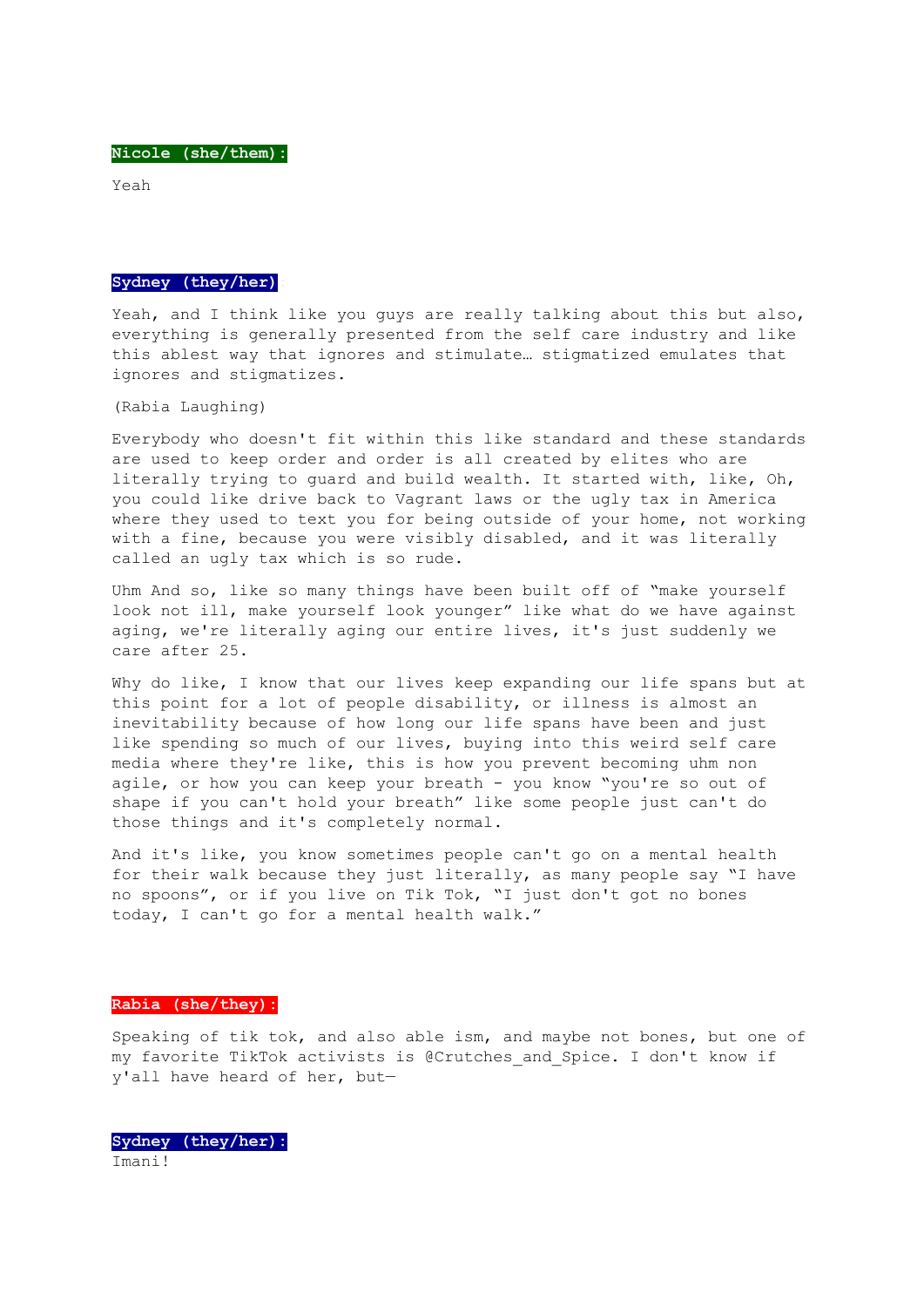**Rabia (she/they):**

I love you You're the most amazing person I've ever seen in my life.

**Sydney (they/her):** I love Imani.

#### **Rabia (she/they):**

I know, I'm just going to be like a self promo low key you can edit this out, but we invited the money to our university and she is coming, and I was so freaking excited because we're talking about evangelism, gender, sexual violence and racism in the disabled community.

And honestly, she is just so phenomenal and I can't wait to hear her talk about all these different topics because they definitely intersect especially when it comes to queer disabled youths, and it kind of goes back to your point, Nicole, and the quote that we were talking about with like systemic violence and systemic issues that continue to harm us, and the fact that we need to abolish them but we can only do that together.

#### **Nicole (she/they):**

So true.

## **Sydney (they/her):**

I think that thought is also a really great point, Rabia! That kind of leads us to our conversation - that we've already been having, but about individualism versus community… Because, obviously, this episode is about self care and community.

Yeah so individualism has really just been like this toxic ideal that has come out of really the enlightenment period and history nerds, and uhm neoliberalism, and capitalism, where we just like are constantly trying to get better. It's up to your *will* and your *morals* and your *strength* to get you to a better place.

And it's so silly but like this toxic individualism completely makes us forget about people that we're harming. So there's really people that, as we talked about before, are appropriating cultures and gentrifying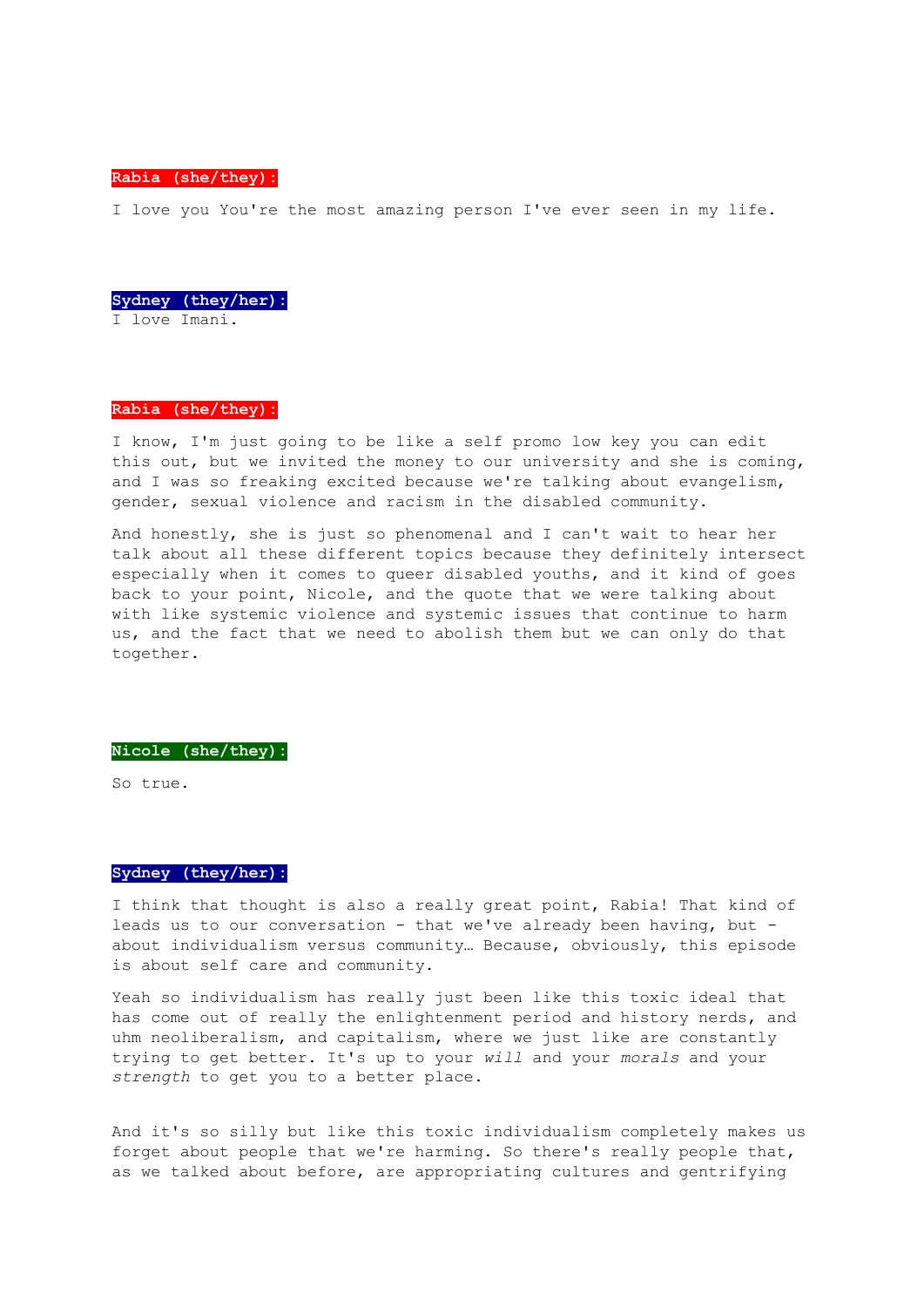neighbourhoods like, Yeah, I don't know, does anyone have thoughts on that.

#### **Rabia (she/they):**

My area that I'm living in currently is being extremely gentrified especially in the downtown area, and it's gotten to the point where no one is literally doing anything to stop it, and the prices of our houses and literally everything in our area has been like, multiplied by like five, and it's absolutely wild because people who have been living here for their whole lives can no longer afford to live in their houses, the community that's been here since like forever, have been struggling to the point where like, we've been doing petitions like writing letters and all, all of the politicians here are just ignoring it like they don't care. It's not their problem.

And, it just goes to show you that like, even the people in power. If they don't give a shit if it's not affecting them. They won't do anything about it. But one thing that kind of is good, that's coming out of this is the fact that our community is coming together to actually fight it.

And I do think in a few maybe weeks, something will be changed and something will, you know, end up happening, even if it's a little violent, but I do hope that this doesn't continue because I know for a fact that no one in this area wants our community to be gentrified but it might happen because of these people who are buying the land and it's just really frustrating.

## **Nicole (she/them):**

It's so ridiculous that - it feels like, if property (like) values are being raised by five-times the amount, who is being able to afford to live there? *Its not* the community that was there before people came in… It's not the community that's even currently there which like… You're a student, Rabia. Like perhaps, there are kind of students in your area who *aren't* able to afford that. It's - it's pushing people to struggle for their lives, basically is what it sounds like…

And  $I - I$  relate to that. Like I said, there's a community super close to me about like a 10-minute drive it's -It's a lot of like Community Housing. So, that's been around for like 30/40/50 years now, and it primarily is inhibited by like Somali Muslims who have been there and built their community. And, you know, made connections between each other and open shops and like small businesses in that area that is now being.

They're all being evicted, and they're like tearing down the whole neighborhood by- and like building skyscrapers for people who are able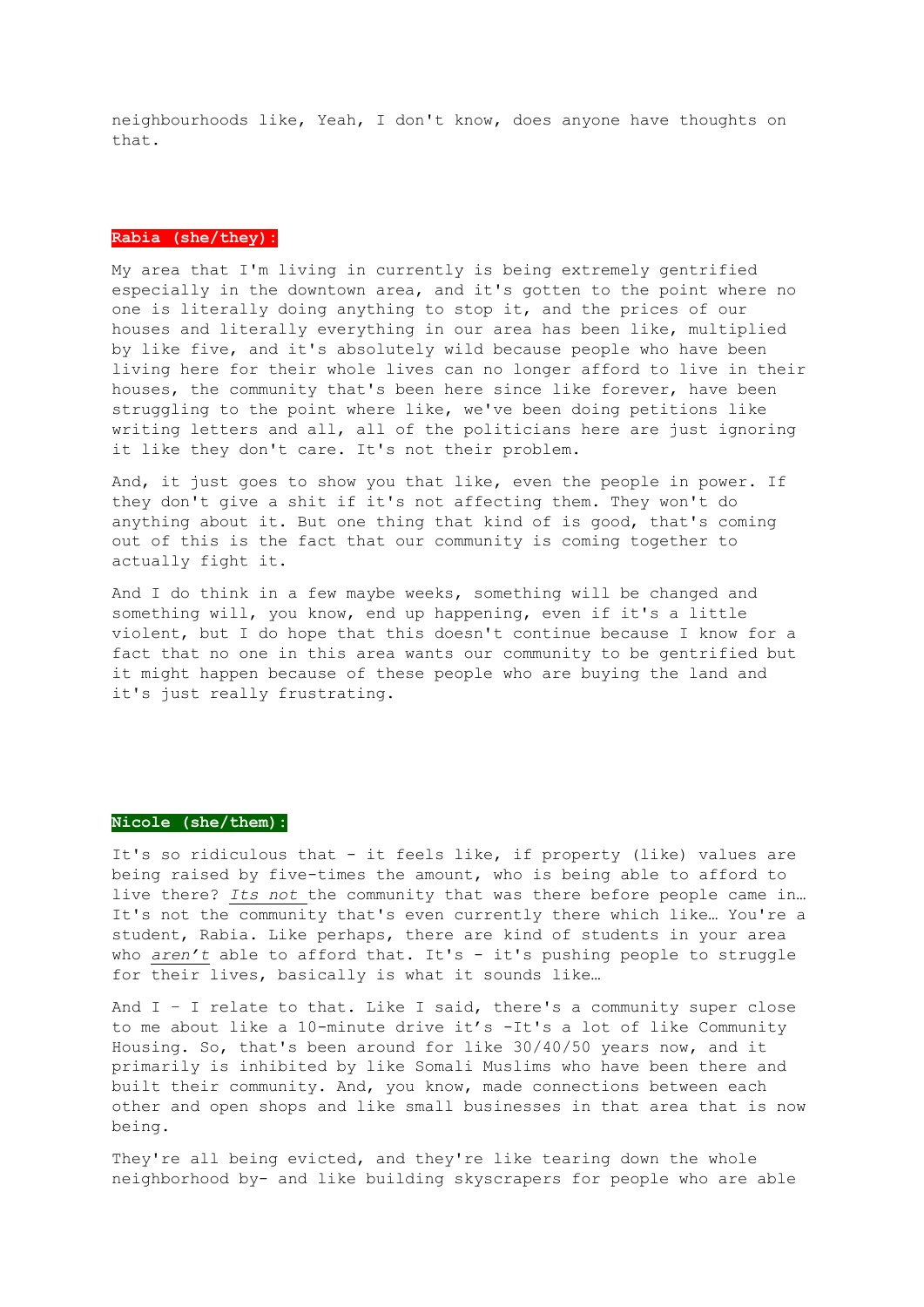to pay like so much more for that property for that land. What was that driven by? you ask, money hungry white men probably -probably just a generalization but like probably.

And it's so heartbreaking to see like where are these communities going to relocate too where are these small businesses are being like torn apart in the middle of coven on top of. On top of that, It's just so sad to see.

And, like, I'm going to put a positive spin on this because it's a lot of sad talk but if-if your community is currently being gentrified.

Just like I invite you to like reflect on what you can do in that community to benefit those who built connections and community, and small businesses in -in that place that you live, um, give back to mutual aid for example shop locally.

Also, think about, whose land you're on. From the beginning,um who were the indigenous people of your land, and, you know, how are they related to that land and connect with them and see, how you can help in that sense.

## **Sydney (they/her):**

That's great. And like one contemporary like one contemporary example of like being mindful of whose frickin land you're on…

is those that were in Kaledin, is it Caledon or Caledonia. That's right beside… Six Nations… Outside of Hamilton and Brantford, but just outside of

#### **Rabia (she/they):**

It's Caledon.

## **Sydney (they/her):**

Okay, there's a Caledonia near me and I always get them mixed up. So, there is an area that they wanted to develop for (like) townhouses in Caledon in the region that is actually still very much part of the trackk that they laid out for many of the indigenous people, that still live on the land. Including the Haudenosaunee people...

And, it's just like very recently they were arguing about it, and, like, good for the land back, 1842 or 46 crew are (I'm going to find the words for that) their land back crew was great they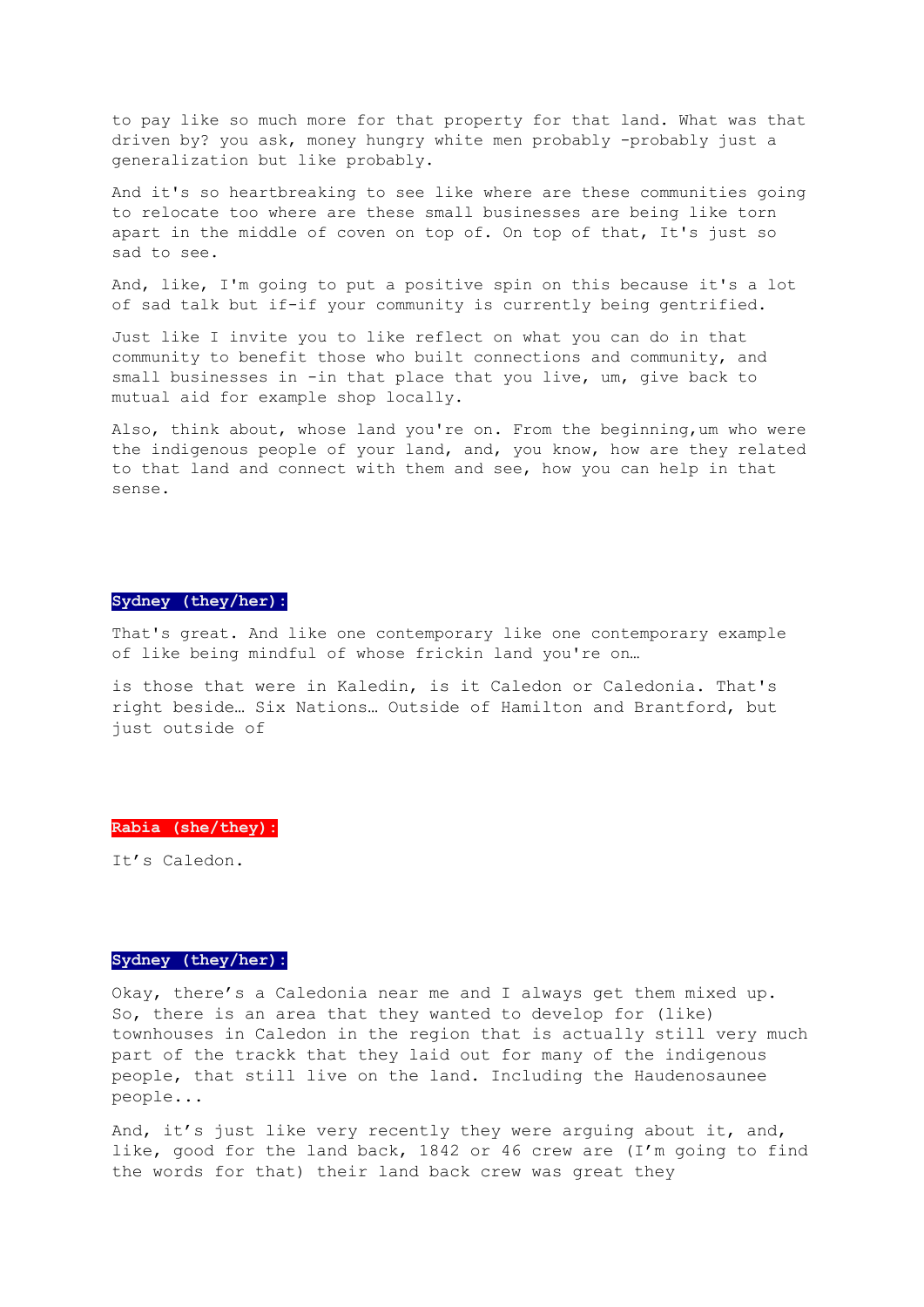**Rabia (she/they):**

(faintly) it's Caledonia.

(Laughing)

## **Sydney (they/her):**

Okay Well, There's some wonderful land back *organizers*

## **Nicole (she/them):**

We just realized it was actually Caledonia

#### **Sydney (they/her):**

There's some wonderful land back *organizers* just outside of Brantford, who are fighting for their land (still to this day). They've been fighting in court and they've been fighting on the streets (in very peaceful ways).

Uhm And, individualism - toxic individualism… You have a man that was on the committee that said, "there's people who have put the down payment for their homes", it turns out he was one of those people. There are people in the town that were calling them just horrifying names to their faces because they blocked the road that it's their road.

Uhm And they built wonderful community care systems in this horrifying destruction that the government tried to put upon us and I think a lot of mutual aid and Community Care comes out directly as a response to the ways in which other people are *screwing* us over.

Rabia, what do you think about that? Like, what do you think about community care?

## **Rabia (she/they):**

Can I actually talk about the-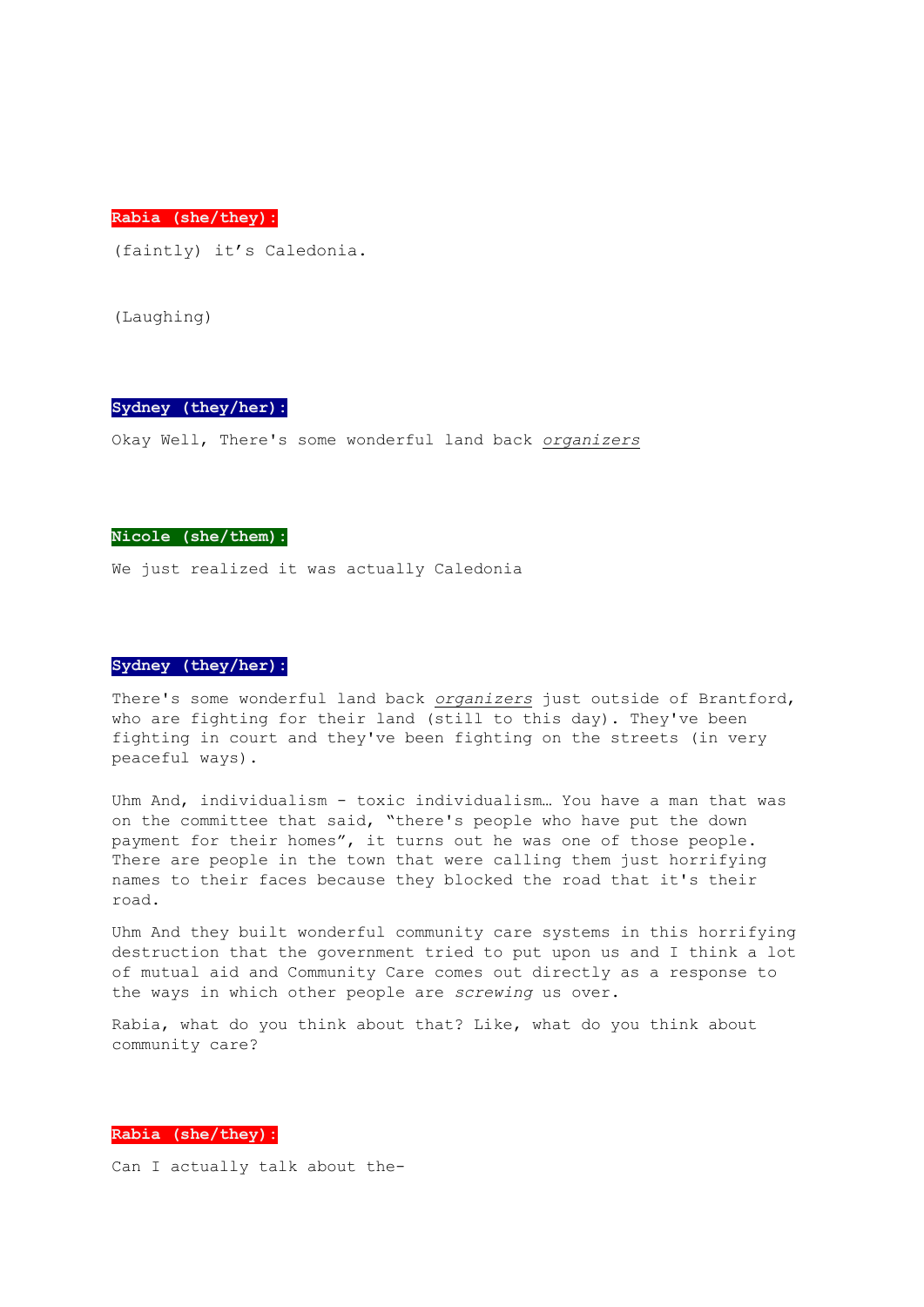**Sydney (they/her):**

Yes

**Rabia (she/they):**

(like) the Caledonians?.

**Sydney (they/her):**

Yes

## **Rabia (she/they):**

Yeah, Also so sorry, I thought it was Caledon because I heard Hamilton and like kind of that area because it's like the region of peel is Mississauga Brampton and Caledon so I was like "huh! Caledon" but it's not.

Anyways, this issue, um, actually reminds me of an article I recently read about indigenous issues in indigenous like land back, and there wass this. I believe he's Haudenosaunee No, Anishinaabe, but he's a theorist and poet, actually, his name is Gerald Vizenor.

Not sure if you guys have heard of his theory called "survivance", but indigenous people have to go through this process ever since colonization and the first contact, and they have been going through this process of survivance and trying to survive basically has been their way of resilience I know we don't like that word, but it's also the new way of Reclamation.

And I think that's really important to note, especially in cases like this because, the way that they're able to do this is because of their community, their connections, their elders and the way that they've structured their community is so important to the fact that they've been able to survive to this point and thrive.

And I know sometimes in cases they're not able to thrive but survival and their resilience and resistance, has been so *so* vital to the point where like, we still need to like, step back and learn from them. And I think that is really important when it comes to gentrification and land back because we need to let them be in the forefront, we need to let them speak, we need to let - like they have voices, they're not -like the whole statement about like, "I'm speaking for the voiceless" like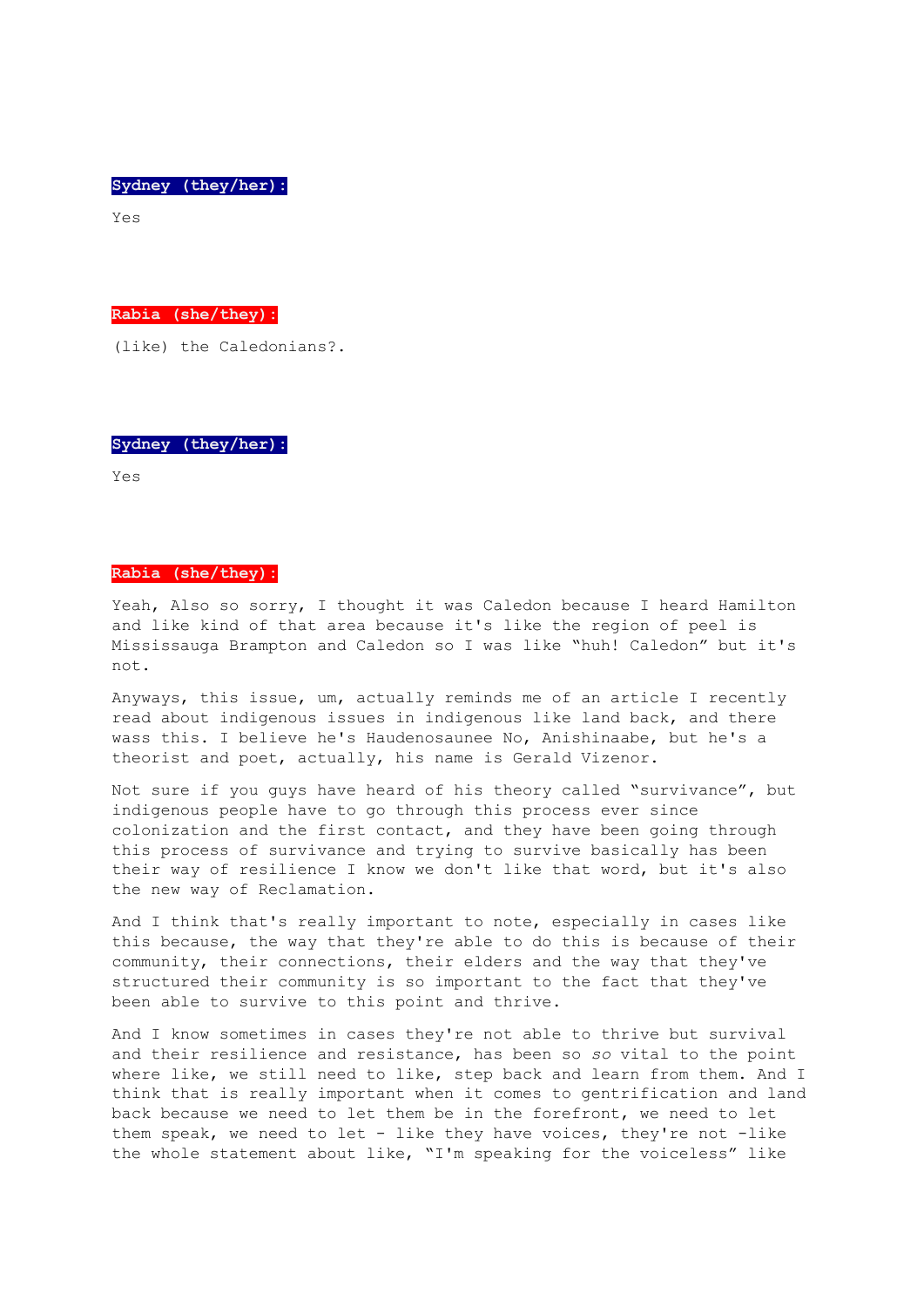that's complete bullshit, they have voices give them fucking space and let them talk because they know what they're talking about.

They've been here since time immemorial like they know what they're doing. Y'all need to step the fuck back like - it pisses me so- It pisses me off so much, but when I think about community here, I also (like) always think about indigenous communities and the way that they've structured their culture and their community and the relationships that they have with one another and the fact that, to this day they've been able to survive and resist everything that's been going on.

And it just really reminds me of the fact that like the people who are here before us, and the people who will come will always be impacted by the actions that we do now.

And I think that's just really important to consider because... We can't get anywhere without our people. We can't get anywhere without the friends and the family that we have or the found family that we have.

They really have helped us get to where we are and get to where we're going.

#### **Nicole (she/them):**

So beautifully said, Rabia

#### **Sydney (they/her):**

Kind of like branching into her other point – but also seeing what Rabia said, like, people are not voiceless. They're just not being listened to.

In most cases, the people that you're like "oh, the voiceless" or "people who are ignored" - like you're probably part of the group that's ignoring them here, babes. Like amplify what they're saying because there is people in every single community, who is speaking out. They might not have a lot of traction at first, but maybe it's up to you to help build their background.

And also just kind of like this whole thing about community care, like not asking you to give necessarily back at all times… I might be stealing from Rabia here, about how Community Care is not transactional. It's about connections, as you said!

And, I really enjoyed the draw back to Indigenous communities because I actually recently read the original version of "The Giving Tree" – which was written at *least* 30 years before Shel Silverstein published it – and I read it in a newspaper archive. And, it was "The Gifts That The Trees Give", and it was [an uncredited Indigenous] story about the Big Green Forest, which continually provided them everything that they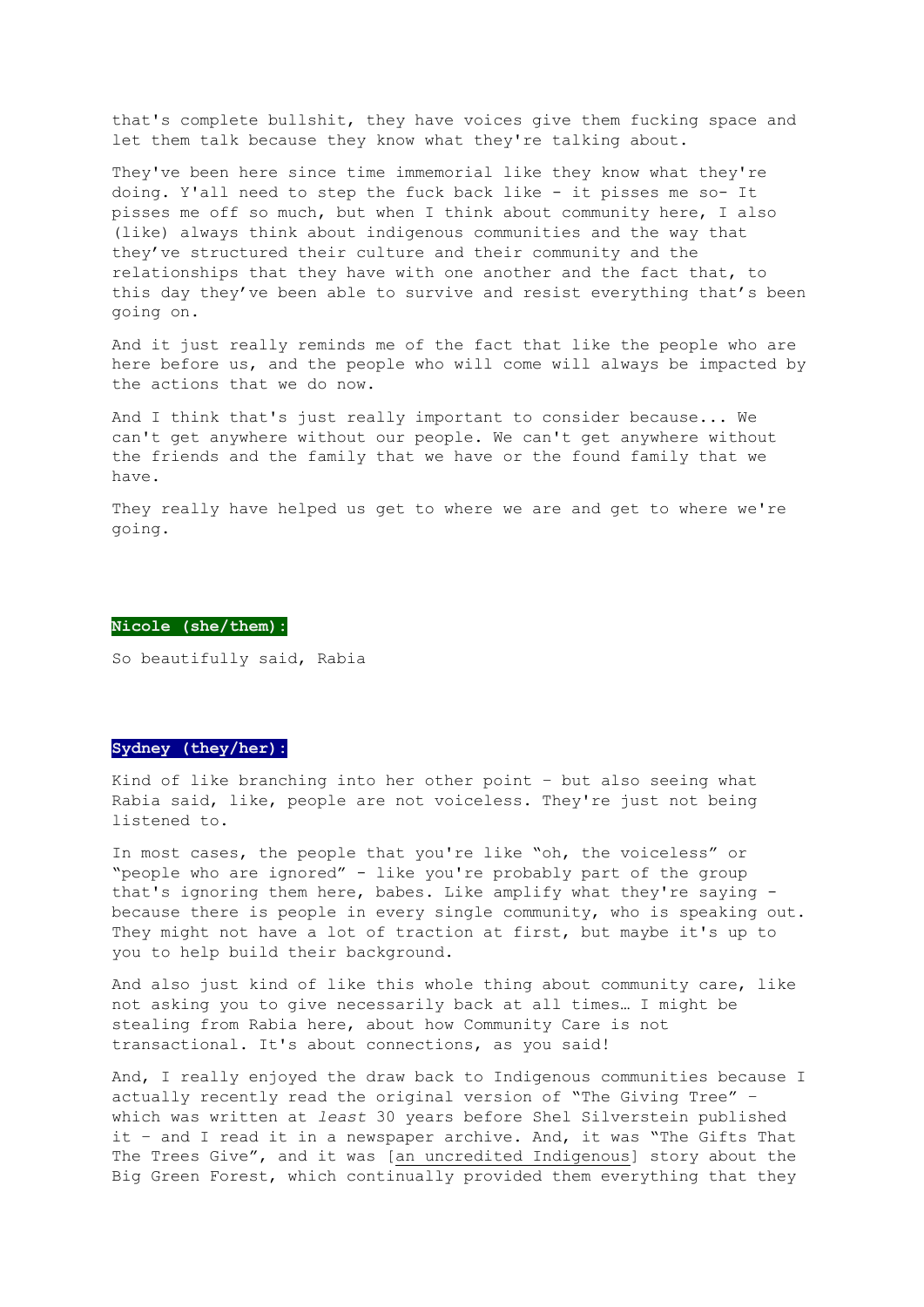needed if they treated it with the Seven Grandfather lessons [Teachings] - which was all about respect and mutuality [love]... And, I'm not going to quote them all [seven] because I'm going to forget them.

But it's all about like treating everybody - and all of creator's… [Treating]Uhm, everything the creator's made as interdependent. And, not about the story that we tell kids [nowadays]; which is that 'you took so much from the tree, that the tree went away'.

I guess it could lead there… But, that was really the white man's rendition, of 'you took so much that the tree *wilted* away', whereas they said 'this green tree will give you different things during every part of the season, and it will be happy to do so because you're part of its community'.

#### **Nicole (she/them)**

I had no idea that that was the original story, Sydney.

**Sydney (they/her):** I just read it-

**Nicole (she/them):**

I love this version so much more.

## **Sydney (they/her):**

I just read it like last week in a newspaper archive and I was like, actually really pissed off that Shel Silverstein ripped that off and made it worse,

**Nicole (she/them):**

way worse.

**Sydney (they/her):**

Now that I know this version.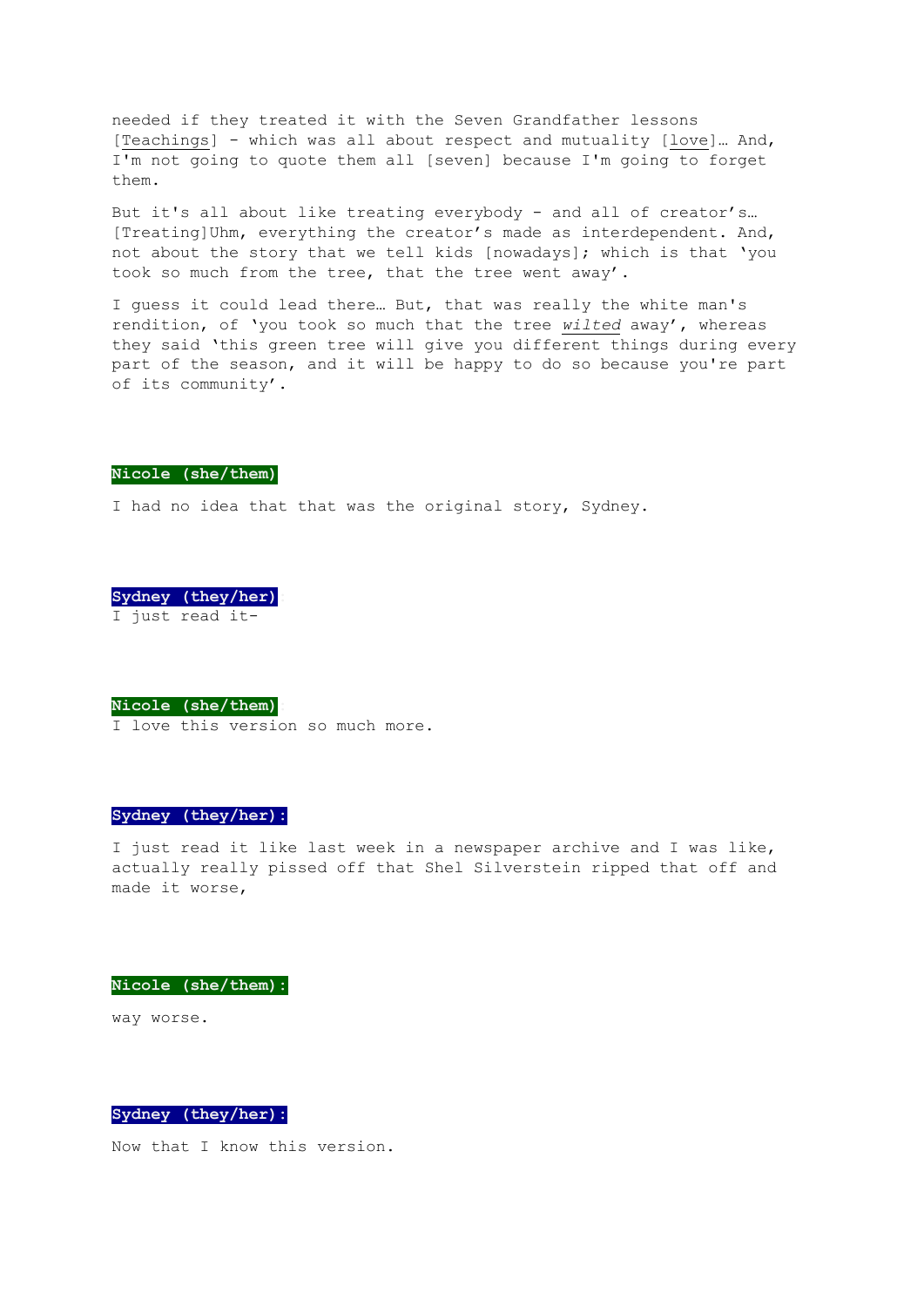#### **Nicole (she/them):**

I would love to- to dive into like, why a like pre colonial. Comm- like why community in pre colonial times was successful. And what now post colonial um individualism has like created for us.

I think it's really fascinating yeah, and like, kind of like what Sydney was saying earlier about feeling like when you're a young youth, like, you're damaged and that's like the most interesting thing about you, and you just, and you make that that way because you don't see a way out and you don't see a way to be happy you don't even see happiness and like self fulfilledness this as like something that you even want to be.

And I just want to validate that if you're in that place, and tell you that like, given the circumstances, it makes complete sense why you feel that way.

Uhm, yeah, so I just want to like start off by saying like, when you're in a cycle of stress, there are three places that you can be at like imagine a ladder and at the top of the ladder, you're, you feel safe and social.

So you're calm, you're engaged, you're connected, you're grounded. Once a bit of stress, or your body feels like it's in danger, you'll go into fight or flight, so you feel a bit more stressed, aggressive, uhm vigilant, avoidant. And then at the very bottom of the ladder is shut down. So you feel numb disconnected dissociated depressed, etc.

Yeah, so when our subconscious, like, senses danger it like, drops in the ladder.

And when the threat passes it finds a way to go back to the top and a community -community based cultures often, allow you to find a way back up that ladder in a healthy way, and promote things such as co regulation so, you know processing your stress with a safe person.

And children do not have the capacity to complete that cycle alone and co regulate alone -or with other children, it requires a safe adult. And if you never had that. It's so hard to come back to the top and feel safe and social.

Uhm, You know co regulated can feel like -like sometimes breathing deeply with someone speaking in a calm voice, and the ability to like enjoy safe touch and closeness and like laughing together it's things that are so simple.

In communities, you also like see a lot of something called mirror neurons. So, there are these like very powerful brain cells that allow us to subconsciously mirror the survival of others around us so just like that calmness, safety, and a sense of… A sense of well being are also contagious, in a community. And that requires a community, obviously.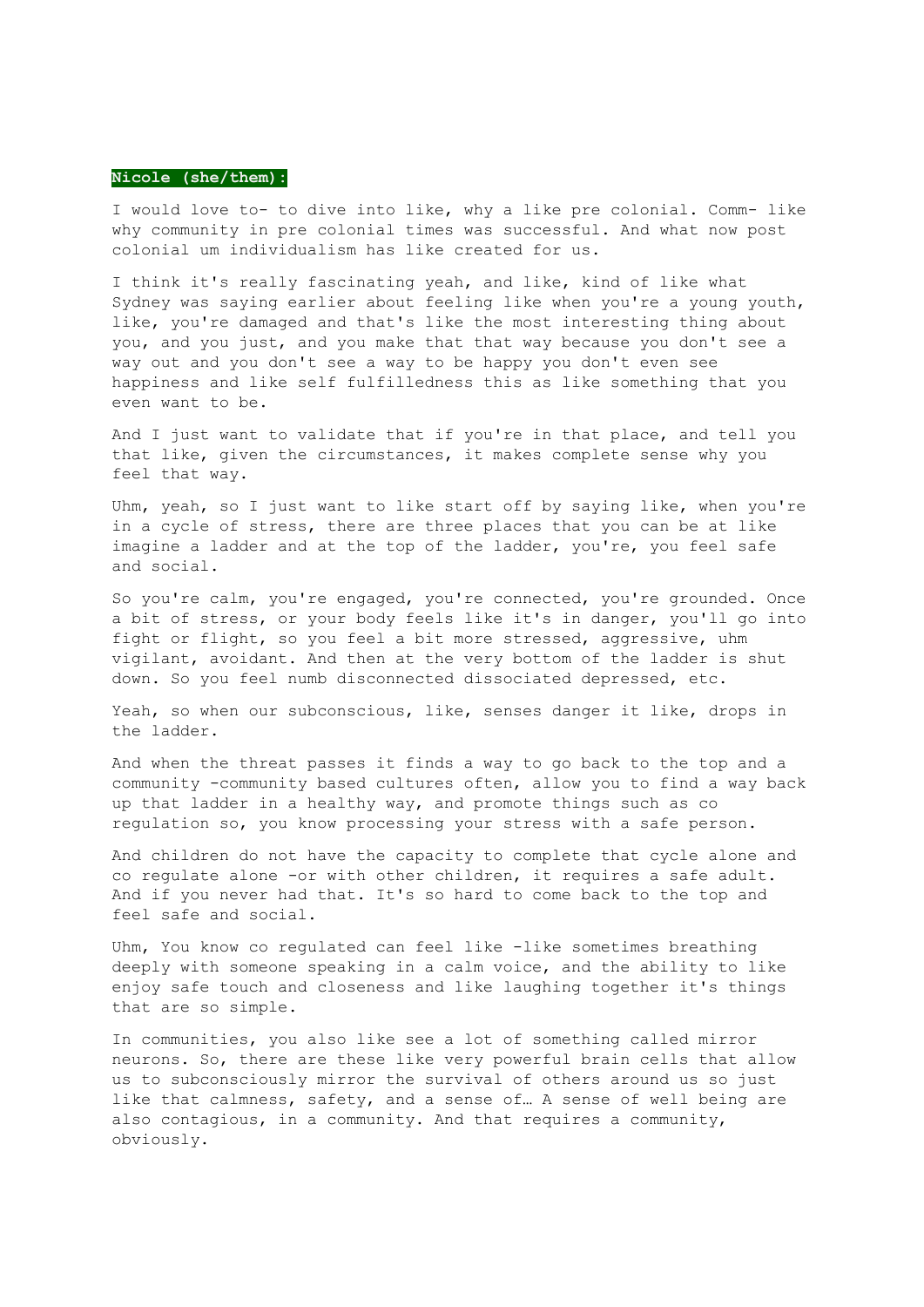So, in post colonial times (like now), our response has been interrupted by a lack of community. And, many generations don't have a strong, healthy, safe 'social mode' because children grew up with stressed caretakers who have been affected by trauma, mental illness, chronic illness, etc.

Um, And that gets passed through generations and you can literally see it in our genes. And systemic oppression also sends like strong consistent messages to our brain that don't allow us to go back up that ladder and make us stay in that like awful shutdown mode.

Uhm,Yeah, so we feel like we're in a perpetual steady state of like feeling stuck, and like in a panic stressed and just shut off.

This is all to say, if you don't feel like you're deserving of self care or of community, you're not alone. These are like tangible biological things that are happening to you, and it's not your fault.

You're valid and worthy of love and care.

But thankfully we're not stuck here. If you feel that way our brains are very powerful, and are able to go through rewiring. It's also known as a neuro plasticity.

We can build our natural stress response and grow. The ability to live without getting stuck like being spent -aren't spending our lives at the bottom of that ladder.

And we can do that by first of all spending time with safe people and nurturing our inner child, those are two things that I've come up with.

There's so much more obviously we talked about self caring community in many ways that you can do that. So, yeah, that's just my five little tangents.

## **Rabia (she/they):**

That was so beautifully said like, I'm gonna listen back to that like 50 more times because that was amazing, and also your last note about being able to take care of ourselves with people that are also safe kind of reminds me of the concept of found family, and how that's so vital for queer youth because family is able to give us the bonds and relationships that we might not have in our blood families.

And, I think that's so important to consider especially for queer youth because we might, we often don't have like the tools to take care of ourselves, or build those relationships because of the trauma we might have experience.

And instead, we find these people we build these connections that -with people that have like similar experiences. And through that were able to form deeper bonds and connections with the people that help save our lives, and also help us continue to grow as people and I think that's really important to consider when talking about community care.

I'd also like to know what you think Sydney?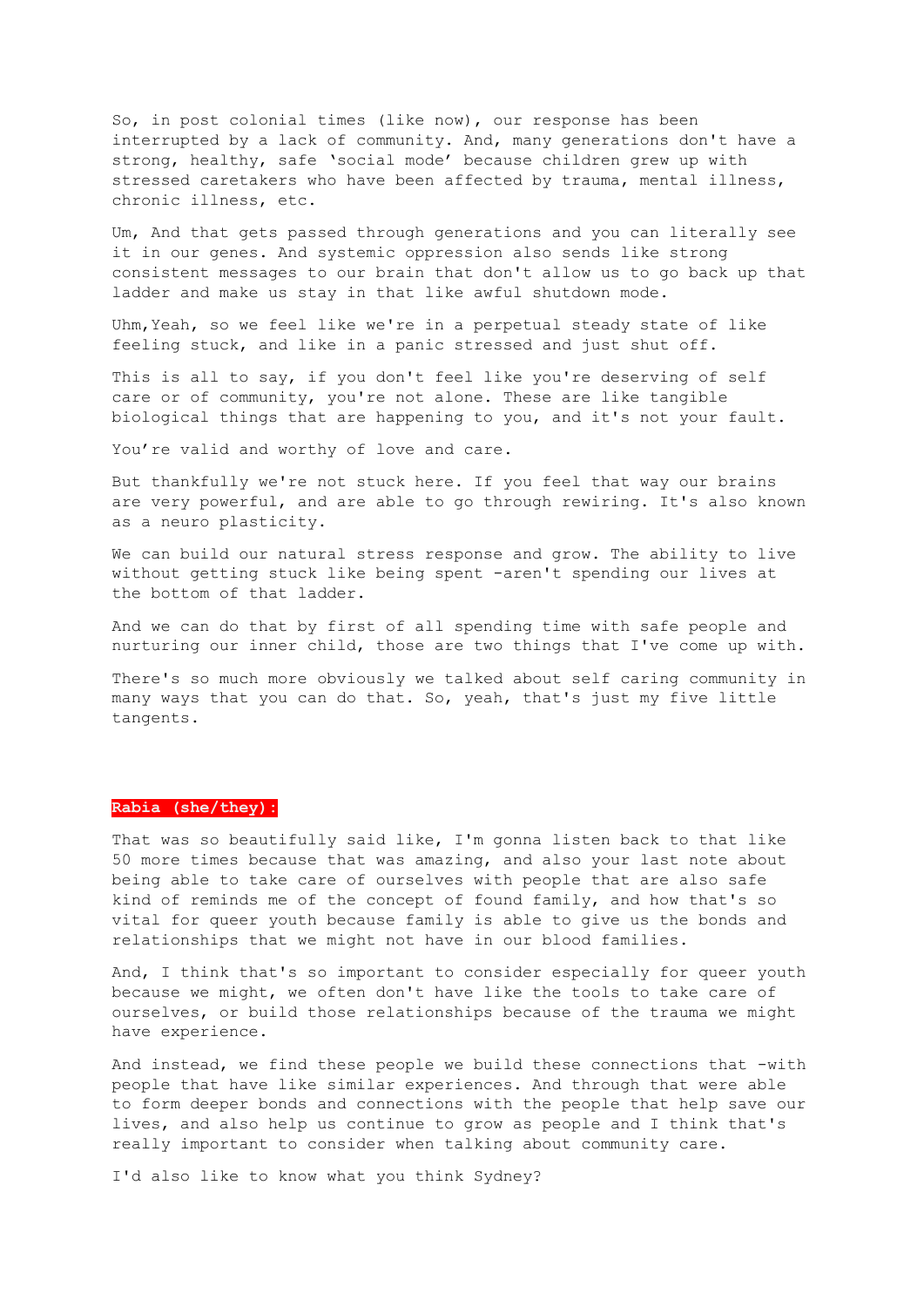#### **Sydney (they/her):**

I think it's really great when you talk about found family over bound family or blood family. Like, there's an often-misquoted line that is "blood is thicker than water" When the original saying is actually "the blood of the covenant is thicker than the water of the womb", which literally means that the bonds you've made by choice, are much stronger and more resilient over time to adversity and more able to change, then the people that you are genetically related to. And obviously, this means a lot for a lot of people who just simply do not have their biological family as part of their life, and that is a huge thing for a lot of queer youth.

I am currently connected with my family but it is not always the safest option for my mental health, or my being, and I think that a lot of people know this, especially because community or not community, your family, tends to be the first people that you learn social norms from so those are the people who might have taught you that you needed to live an individualistic lifestyle, or as Nicole was talking about when you're mirroring people, especially for neurodivergent people who are undiagnosed you were probably trying to mirror people having no clue what was going on.

And then sometimes being chillin, somebody came into the room full of anxiety and you just had no clue what was going on but you were on high alert, and/or if you're in a narcissistic home where you just really didn't know who was going to walk through the door, it was the same person on the outside but they were acting in a different way.

And there's so many damaging effects that capitalism has leaked into our families that I think that more people - not just queer people should really be thinking more about nurturing their found families, than their bound families.

#### **Nicole (she/them):**

I guess like, I want to ask y'all what you do to nurture your, your found family, and also your inner child, so like your inner child is that self-care that you have, and then extending that out to your found family.

Uhm, How -how does one do that? And how have you done that? or not...

**Rabia (she/they):**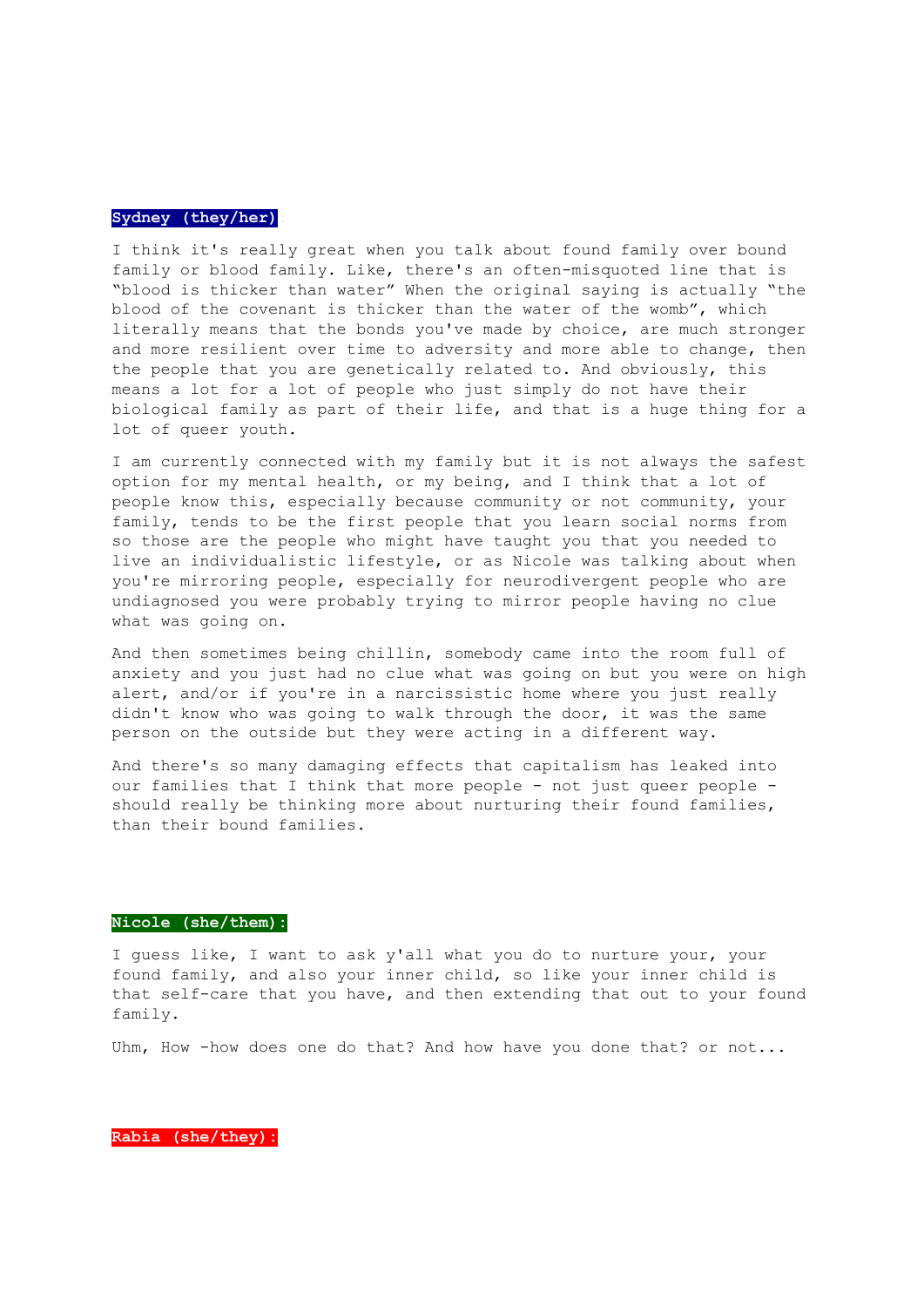One thing I saw on tik tok actually was talking about healing your inner child and giving your inner child the space to be themselves which you might not have been able to do as an actual child.

And on this video they talked about, you know, going to the store and buying the things that you couldn't afford as a kid or you couldn't have as a kid, and I've been trying to do that every time, or some of the times when I go to the mall or just like Walmart and through that I've literally bought like maybe three different coloring books. And I know that kind of sounds lame, but as a kid, I have this vivid memory of this coloring book that I got at the mall and literally two days later, it was completely gone - I couldn't find it. I don't know where it went, I think my parents gave it away, and it made me so upset because it was such an amazing book to me and I could still remember that freaking book and, I just want it back.

Like, you could give me some random colouring books, but I would always want that one back because I didn't get it. I didn't get to have that time for myself to like try and like, you know, do what I wanted to.

But whenever I go to the mall and I see like little things like that, like maybe a little toy that I couldn't get or a Lego set because my mom always thought LEGO sets for for boys.I try to buy myself a little gift here and there, and that helps. That helps nurture my inner child with it, which I think is so important.

#### **Nicole (she/them):**

So sweet, Rabia! I hope you - sorry, I make so many facial expressions! I'm just like frowning but it's - it's - it's a happy thing 'cause you're sharing that you finally get to buy those coloring books! And, I hope that one day you come across the one that you lost when you were young.

Uhm, One thing I do to nurture my inner child which like I didn't realize till now, like just now was the other day at work. Okay I have this very interesting coworker. Let's just leave out there, but she leaving her anonymous- She is like very into gender norms, to the point where it's like... weird.

So like, long story short, we get a um shipment every day of medications into the pharmacy and we unload the medications obviously, and then we are to put the big boxes in the front of the pharmacy for like the delivery person to pick it up. And she refuses to pick up the empty boxes because and I quote directly. I am a woman, that's not a woman's job.

I like, I can't which like, sure, girl like totally get the men to do it, I get it. At the same time, I as a child like missed out on like being able to like, I guess, get grimy and like a dig in the dirt and like play in the -play in nature and just like pick up heavy things and throw them. So like I always, make it a point to like carry it and go to the front and put it down. It feels so powerful. Good. Exactly. we have those guns now.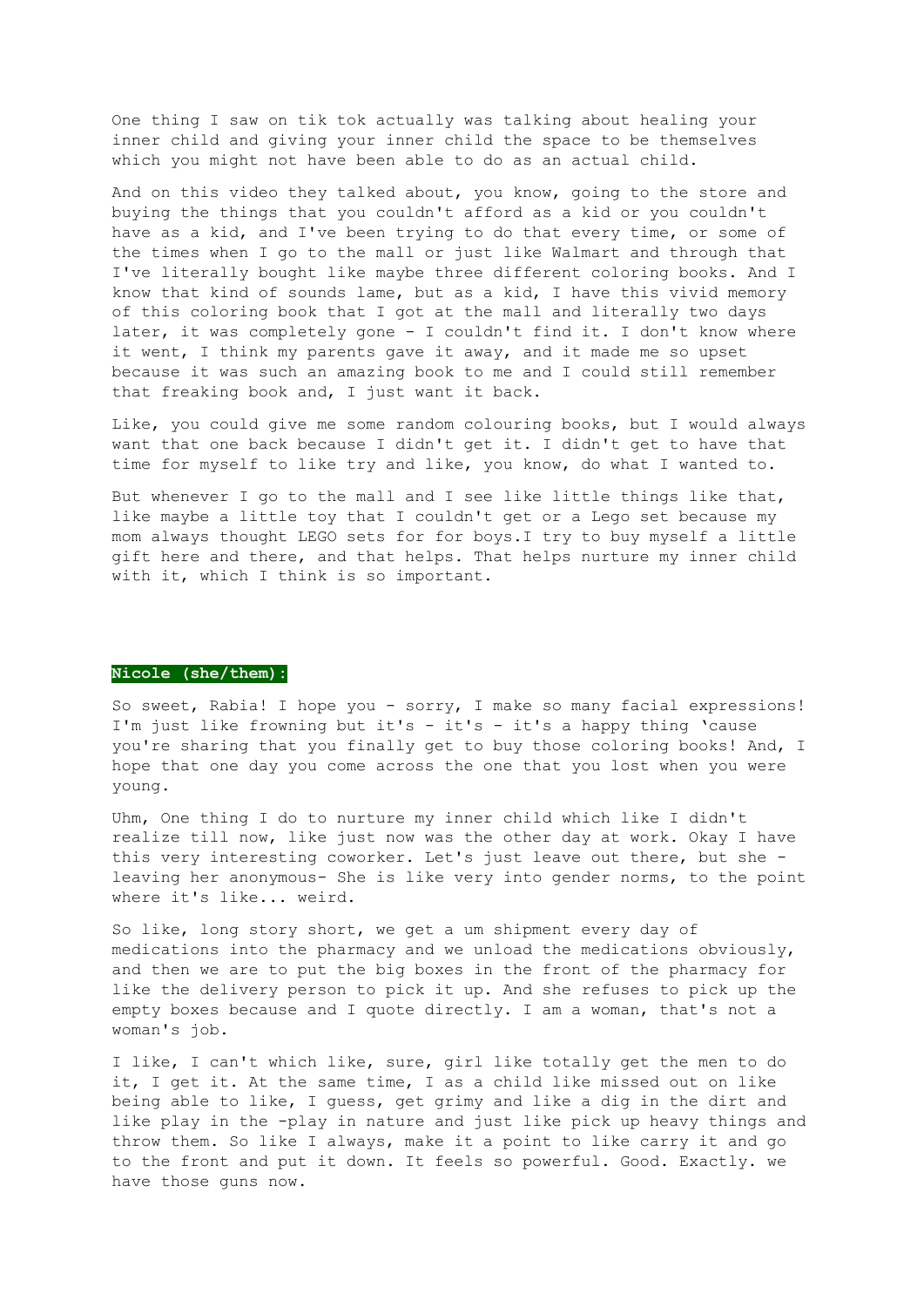And like, I remember my parents are always like very, you know, afraid of me getting like grass states. But now all like, going buy a pair like \$5 leggings, and just like I haven't done this yet, but I plan to buy a pair of \$5 leggings and just like, have fun in the garden, and not care about getting my clothes dirty, cuz there's a washing machine for a reason. You can always wash them, not that big of a deal. And whatever tide eraser there's also that for the grass states.

## **Sydney (they/her)**

I agree with the clothing thing, a saying but still it rings in my head, every single time I've shopping and I'm the opposite of you two I do not shop a lot because of this, uhm, this very one saying that I hear every single time in my head exactly in my mother's voice, which is, price matters.

And we've talked about it a lot recently about how that really messed me up and how, like she took me to only the sales that were like, 70% off so now I have this unrealistic expectation and anxiety about how much a pair of underwear should cost and I don't want to pay more than this amount for shirt. Anyways, I digress, but a lot of inner nurturing my inner child was figuring out what was actually me.

And what was like my older siblings or my mother because I grew up as the third child, um, in three years. Um, and we were just, yeah, our mom spent a lot of time with us and our dad was away for work for a while.

And, yeah, there was like a lot of things that I was taught like I was told at eight that I had to start wearing abroad because my breasts were showing and I was told that I had to start shaving my legs at eight.

So like a lot of things that I just started learning and being like, Huh. That was weird, like, I get that you were all older than me but, so sometimes I just have to like do things that I realized, like that wasn't a rule that I created for myself, that rule makes no sense that's just what they said.

Uhm so like wearing my hair in cute little pigtails I don't care if it makes me look young. Or like buying jewellery or wearing baby pink which like somehow got ruined for me.I don't, somewhere along the way I think it was just really feminine.

But even like learning to celebrate Christmas.I like hated Christmas until I moved away and it wasn't so much of a like, big pressure over getting everybody the right things and reacting the exact same way and the stress but it put everybody under financially.

Uhm, So like oh I'm nurturing your child was literally just like recreating old traditions, teaching myself what I actually like versus what was the three women, talking in my ear most of my childhood.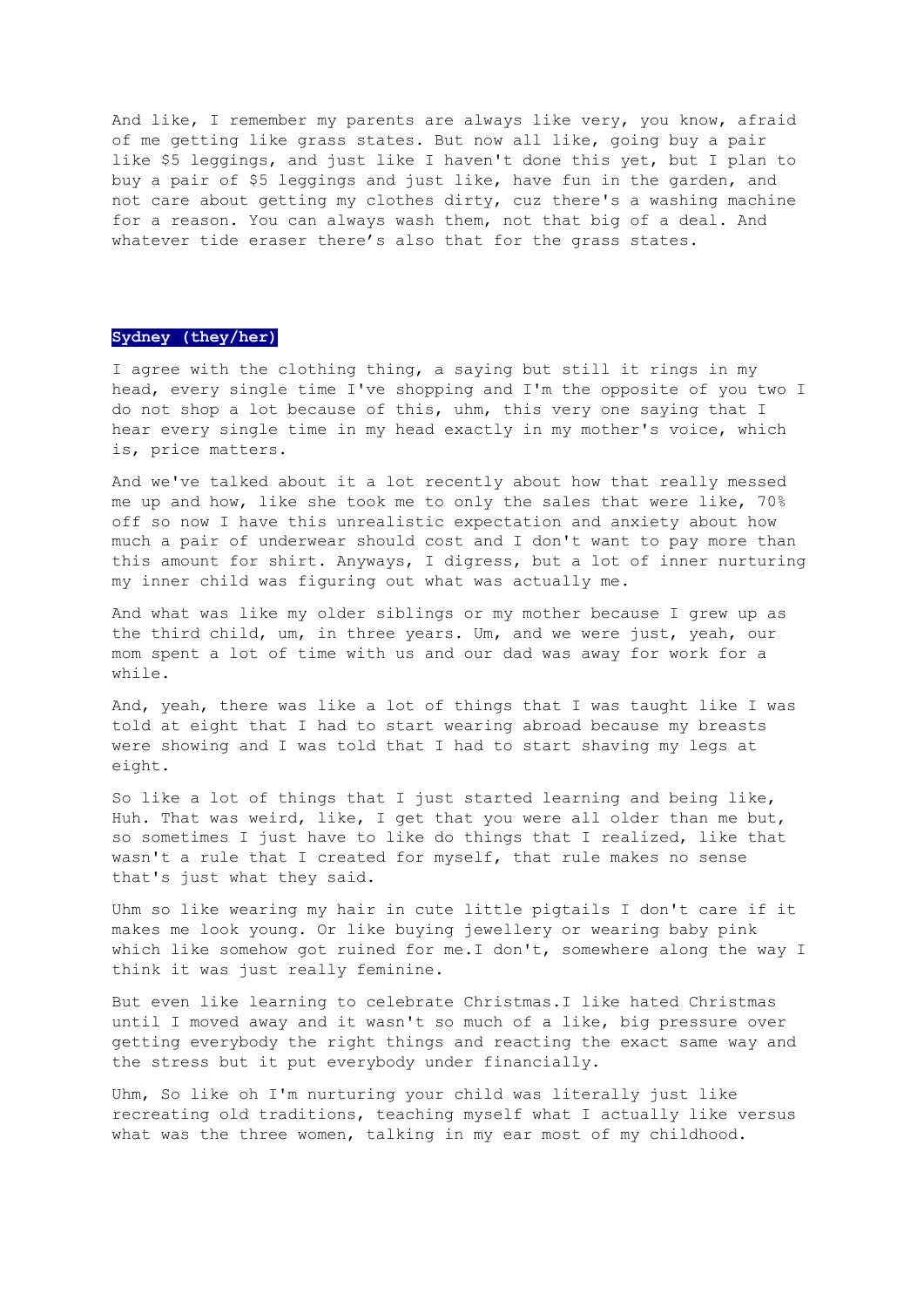And also yeah, like, I don't know about you two, but I grew up with that like, saying where people would be like, "Oh, I'm not like other girls", and then it got to a point where it was like, I am like other girls because all girls are wonderful, and unique in their own way, but then I got to a point where I was like, maybe I'm not like other girls because I don't think I'm a girl every single day.

And yeah, gender journey, queer sexuality journeys that's all about nurturing your second childhood, we basically all just had a second puberty up in here.

## **Nicole (she/them):**

Beautiful.

#### **Rabia (she/they):**

but Nicole I just want to add on to one thing that you mentioned earlier about like you were to, or you weren't able to like lift things and stuff like that. You had to remind me of how like elementary school teachers are always like, "Can I get a strong boy to come carry these chairs for me, or this desk for me" [Redacted], let me fucking pick that shit up, let me pick it up.

It's just so frustrating how these types of ideologies and like gender norms are like reinforced in our school system, which is why it's so hard to nurture our inner child because we had to fight those thoughts, we have to fight those beliefs, but that's why it makes it so much more important, right. And I think that's just really great to (like) hear that, you know, you're doing that now you're going to get -you better get those tights, I want to see them after you're rolling in the snow or not in the snow, in the grass.

I want to see the green marks I want to see the grass marks because I think it's important to embrace that and it's important to celebrate those moments because it really, really makes a difference.

#### **Nicole (she/them):**

I'll Totally send y'all a photo.

And just to -out of what like, Sydney was saying, I'm so happy you get to recreate your traditions and to like get to know the things that you actually like.

Uhm and I totally relate to that. In like an opposite way of like, I'm the oldest sibling so I feel like everything that I had to do had to be exemplary for the younglings. And I was doing everything that I thought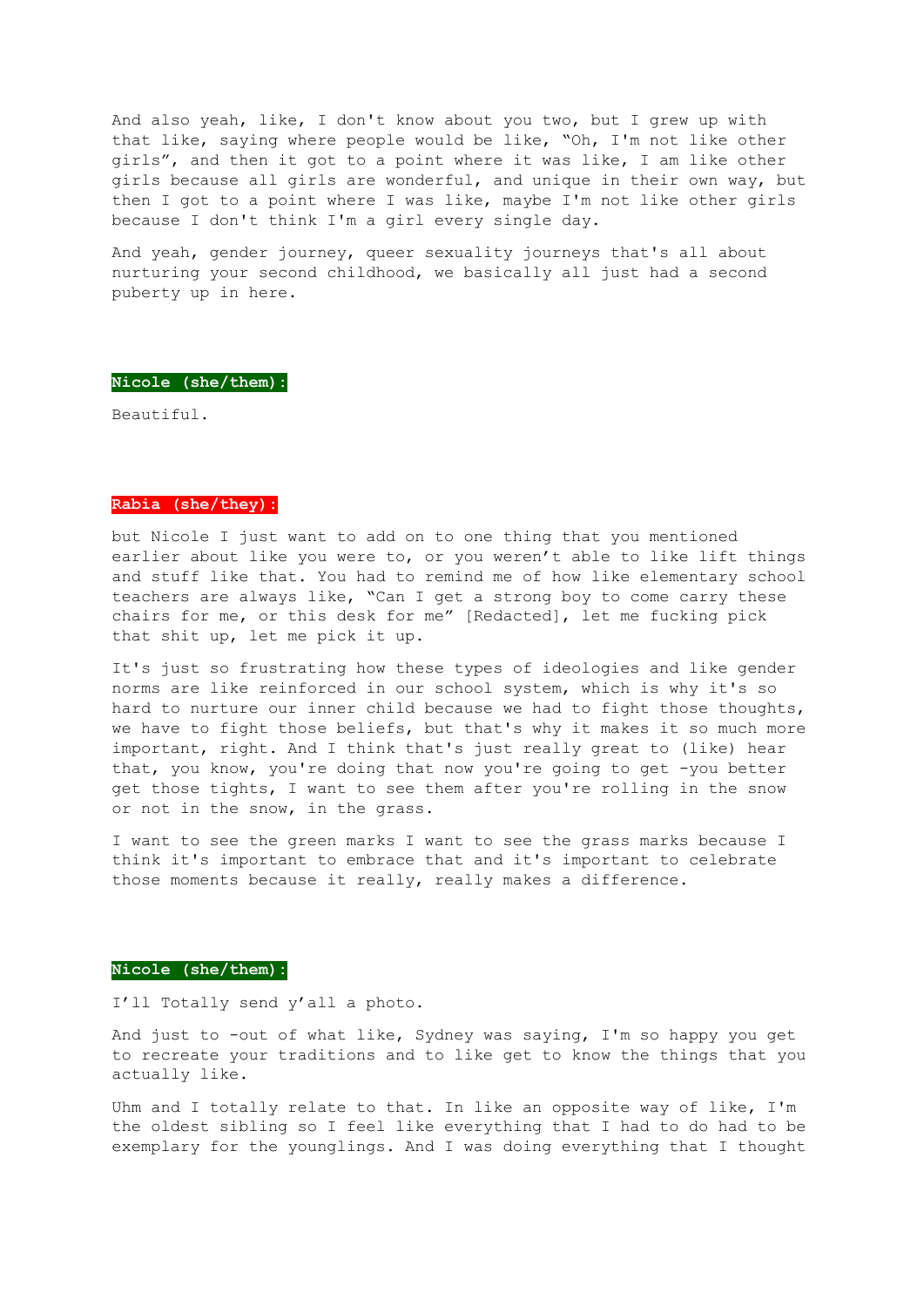would be good for them, rather than what I wanted to do and it was like, I was messing them up and myself, what was I doing!

But yeah, it's just -it's so powerful to recreate yourself, and it's a form, it's a strong form of self-care and it allows you to step into yourself and be able to find your found family and to find the people who are also doing that, and who lifts you up and who you lift up in return.

So I love that.

I'm just wondering like, how do your found families look like? And why are they so awesome? What makes them ideal, what makes them, your lifeline?

## **Rabia (she/they):**

My found family is like... different parts of me, but better, because my family makes me want to be a better person they make me want to live. That sounds depressing as fuck, but they make me want to live.

They make me want to be happy to laugh, and even during like the parts were like we're struggling or we're suffering, it's still a group of people that I can go to and look towards at the end of the day, to be happy to make them happy but also make me happy and I think that's really important, because without them I feel like I would be struggling so hard and that's why I love found family and the idea of found family.

Sydney What about you?

## **Sydney (they/her):**

Um, for me, my community is just very much starts with people that I share different things with or that embrace different aspects of me. I find that I've attracted most of my community, instead of finding it which is very funny.

I live very honestly and then people come to me and they're like oh my god I love how openly queer you are so am I. And then we just build from there.

I love people who can like very, be honest and committed to like, unlearning, because I'm not done unlearning um, and you shouldn't be either because if you think you're done unlearning you're going to cause a lot of harm and it's just you're not doing the community, any good. And yeah.

So community for me is more than just a group of people with shared identities or interests' community is a lifeline for me.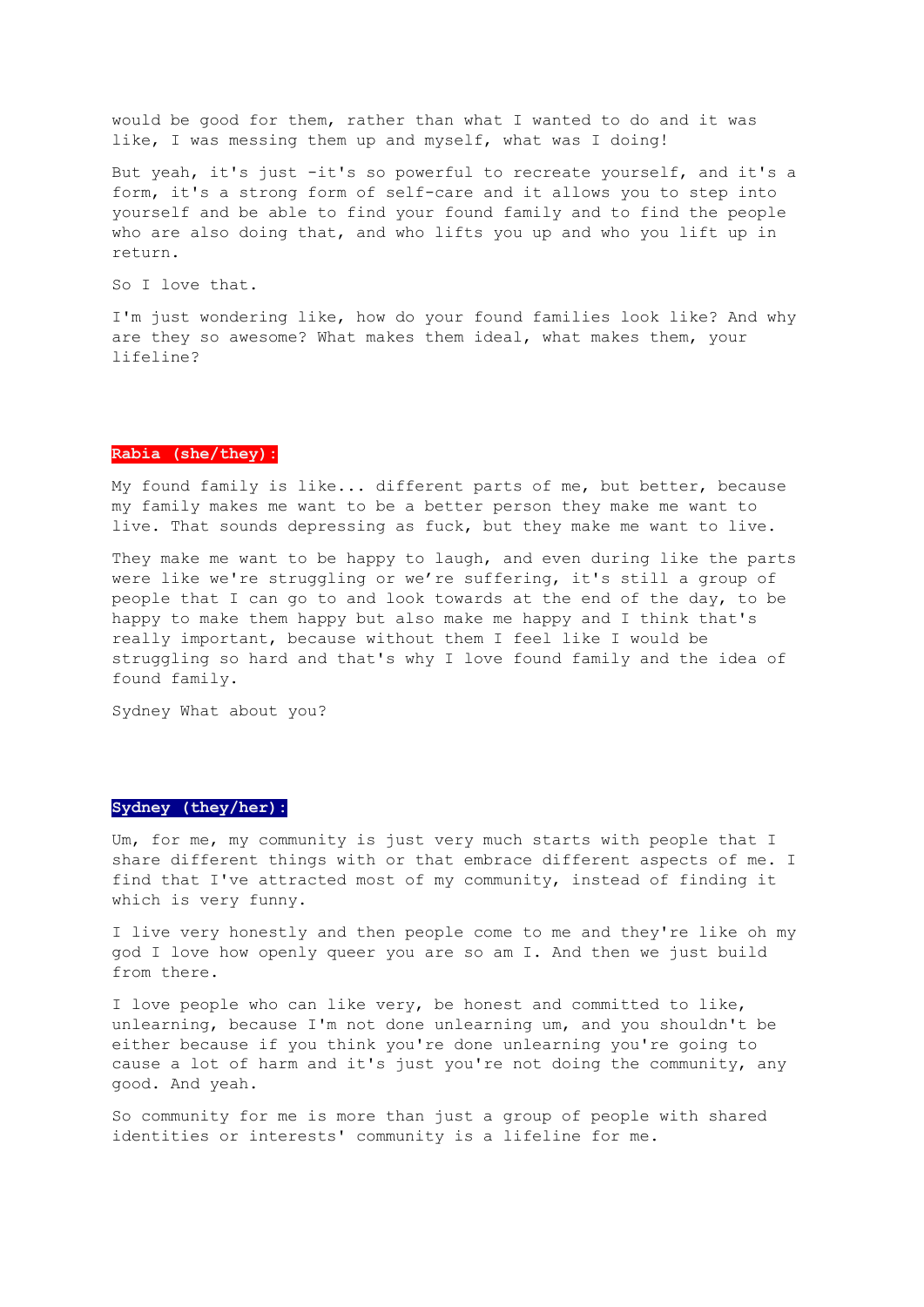Yeah, and like really, if you get the right people, they will see your clearness or your neurodivergences or your cultural background, and they will see it as vital and worthy of nurturing for the communal good.It makes the community rich, and it shouldn't be ignored Or just tolerated. \*Sighs\* Tolerance,

#### **Nicole (she/them):**

ugh, the worst. The worst tolerating is like... absolutely, the bare minimum

## **Sydney (they/her):**

The bar's on the floor, everyone.

I guess like so. So, I'm wondering how you folks are -I'm wondering where or how you folks have found your community, over the years?

#### **Nicole (she/them):**

Uhm... This is a great question um, because I found so many different communities. And then, I guess, fallen into particular ones that I that have lasted over a longer period of time than others and kind of grasped onto those communities.

Um I think in high school. I kind of got into some of the wrong communities and then found my way, by the end of it.nOnce I came into myself. Um, And then in university, very funny story, but I took a physics class, worst subject in the world, hate it so much.

-No thoughts.-

And I ran into this person before the exam and we got to talking, and they added me into this group chat and then this group chat led me to like four or five communities. And it was just a community of queer people at my university.

And from there, I got to receive different resources share the reasons that I knew of that those people didn't, you know, got some, we would post social events just within ourselves, and, it was kind of amazing and I met some of my closest friends in that community and they've been long lasting since.

And, yeah, I also want to add that like my found family the thing that keeps us strong I think is the fact that we hold each other accountable. And we communicate the things that bother us.

Yeah, that, that's a -that's a really key thing about my found family. That makes us like long lasting.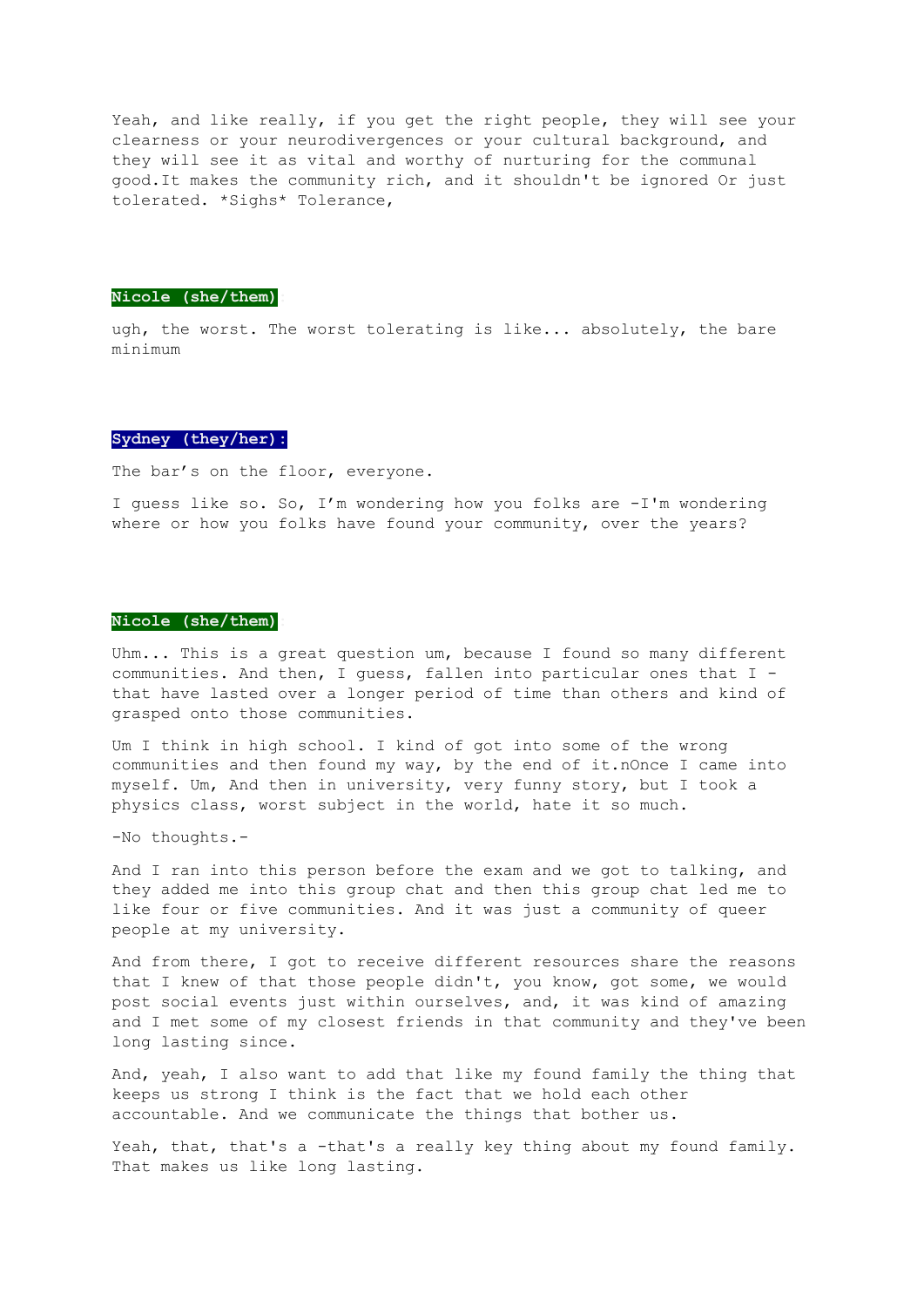Uhm, My role with like relationships and friendships is like, if they're not saying anything's wrong, nothing is wrong. Whereas like before I would ruminate and like get anxious over things that I would invent in my mind that other people hated me and they were mad at me, which wasn't true half the time.

I was a bit off topic but I just wanted to share that as like a tip. Uhm, Yeah, so that's where I found my found community that also gave me a resource to use line, no like intentional shout out but my friend works with the like the, darn, the call centre, and was like hey, like this cool program is recruiting, here you go, you'd be interested. And here I am.

How about y'all?

#### **Sydney (they/her):**

That's so funny because I've been lowkey stalking LGBT youthline for like seven years. Stalking is not a great word... I have been silently, like, monitoring LGBT youth line social media for like seven years since I'd, like, first heard about them in high school.

And like, yeah, it just like really led me into probably my first exposure to like peer support though. And then after that I like, literally chose a university based on who had great peer support services.

And within the first week I was just talking about disability and being queer to, like, my welcome week reps, and they were like, "you need to apply for this service dear it does all of it", and it was like, I just met so many people that like, were vetted for having the same like qualities and the same wanting to unlearn.

We didn't all have to be coming from the same place but we all had like, the same visions and like ultimate goals/priorities (whatever you want to call them).

But yeah, and through there as I just like showed parts of myself it blossomed, because peer support is great.

#### **Rabia (she/they):**

I that's so wholesome. And I really love that you know they guided yoguided you towards that resource at your university.

For me, my fam -family actually has a really funny story. So, it all started one day -the first day of my English seminar. When I walked in, and I asked this white girl I was like "is this the classroom for English", and then we fell in love, And then she took me -

So that's how I met my girlfriend.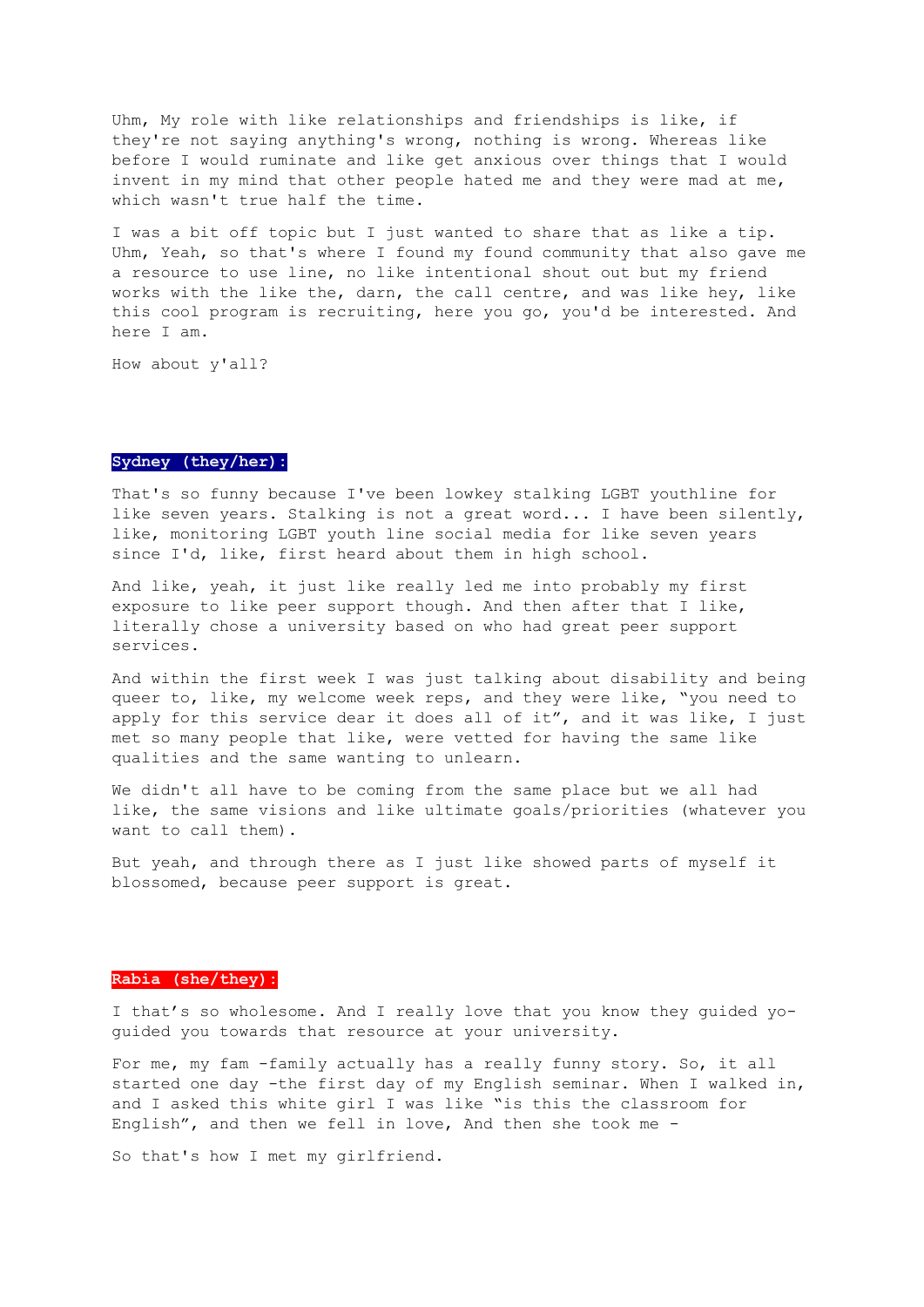-And later, in, like, a month or two when we got close she took me to our pride club. And I was like, so nervous and I like never actually been to a pride club that had more than like two members, And this pride club had a lot, I was like Jesus I'm so scared.

And through the pride club, she met her friend Michelle, who was just sitting in the corner all by herself so she went and bothered her because she was like this person needs a friend. And that's how she met Michelle. And then she also met our other friend Cole, in a line, and she's like "I- You look like you're gay" so she went to talk to him, and that's how they became friends.

And I think, Cole new Nana, and so Nana came with Cole so it was like a bestie kind of thing. And so, while we're in the pride club that night, she like brought us all together and she's like, "you all know me. You are all connected because of me", I was like that so funny because literally three years later, those people are my found family like obviously we have new additions here and there, but it all can start with one person, and the relationships that one person has, and then the relationships that those people have, and then you like bring it all together and then (shwoo) there's a family.

That's really cute and it makes me happy. And I think, kind of like you Nicole, um your friends and you -or your family, you guys keep yourselves accountable and I think that's really important with your found family and I think with my found family we do something very similar and we make sure that we're holding each other accountable, but we also, we just have like very similar morals and beliefs that I think obviously you guys might also have that.**:**

But with us like when we discuss important topic to our experiences. I think it's really great that we create this sense of belonging, where we validate one another but we also make sure like we're not always like, "Oh my God is going to be okay" like we talked through the rough part, we make sure that we work through the problems and we like, if they're like cheese's spreading apart we've put it back together.

I don't know if that's a real thing or not. But it's really great because it keeps us together in a way that we probably wouldn't be if we didn't have that communication and so I think that's really nice.

## **Sydney (they/her):**

Great, and I think that that brings us to the end of our discussion, if we wanted to wrap up, what do you think is something really important that the listeners can take from this episode?

**Nicole (she/them):**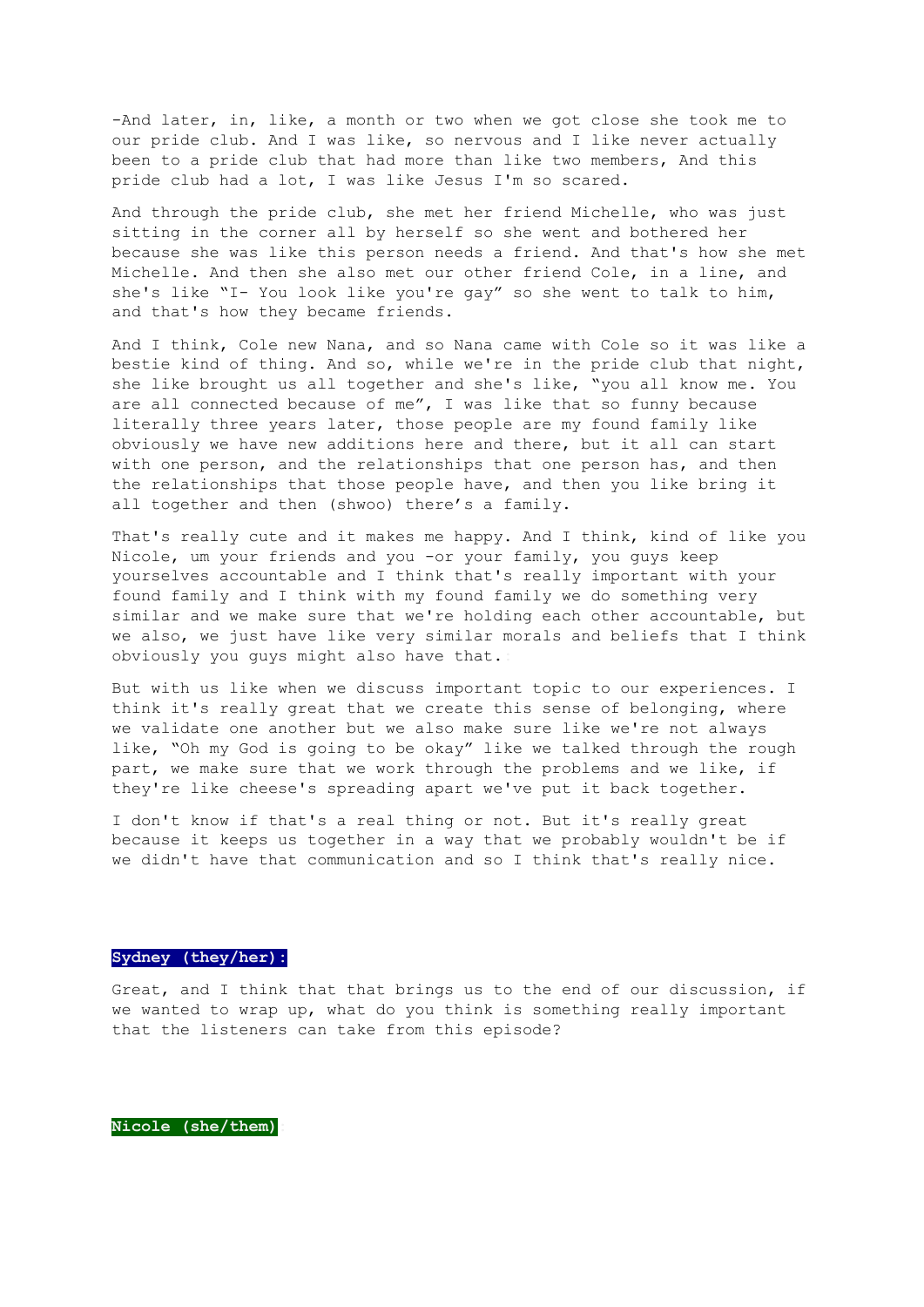I would love to say that like, self-care is always a work in progress, and will change throughout the month, and the seasons in your life, and to always show up in the capacity that you have in that moment.

And also that you are worthy. Uhm Yeah, that's what I would love to share with our listeners and also, I think we're going to link some resources for where you can find a community in various parts of Ontario, that we have found have either helped us or we know are good through other people.

So just wanted to plug that as well.

## **Sydney (they/her):**

Yeah. And also, YouthLine has this wonderful resource directory on their website that, if you go to Youthline.ca, you can access that! And it's resources, all across Ontario.

Anyways, Rabia… What about you? What do you think that audience members should take away from this?

#### **Rabia (she/they):**

I think audience members should take away the fact that the only way you can care for yourself and care for your community is if you're honest with yourself and , you're honest with your community.

You can't show up and be this random person this persona that you don't even believe in, you have to be your authentic self. And through that experience and through being vulnerable, you can truly care for other people because that those that honesty, they'll see your vulnerability and they'll reflect that. And that's how you build those relationships and those bonds that you really need.

### **Sydney (they/her):**

And that's a wonderful point, if you're pretending to be somebody that you're not, or you want something that you don't, then you're not going to get what you need.

And I think it really is the responsibility of all of us to try to be open and not live in the society where everyone should be able to read your mind because we're just all busy, communication levels very, we cannot tell each other.

And also, like what you said it makes me think about Instagram, like when I'm scrolling through Instagram on a super horrible day. And it just feels like everybody is having a better time than me.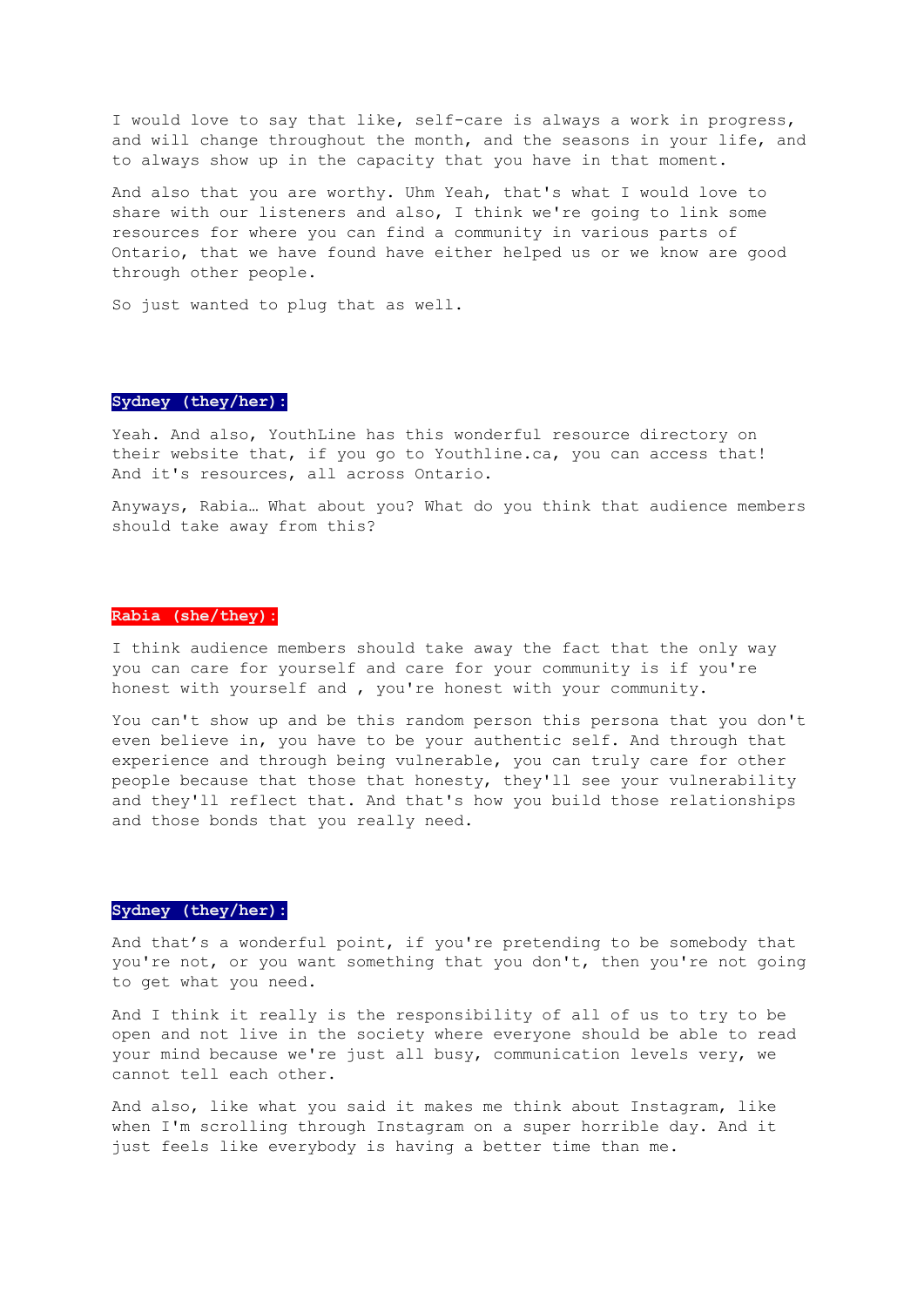And it's funny because I have to do that mental filter that "Oh no, this is the projection that people want me to see of their lives", but why don't we just take a step back and be honest. You could just post a normal day as well, maybe don't make things seem better than they were just to compete with others online.

I don't know if that helps. But there is one poem that I have kept in my mind throughout the past couple years that helps me on these days, when I'm feeling like I'm having a hard time and I don't want to tell anybody because everybody seems like they'redoing better than me.

It's a poem from local writer, Rupi Kaur, and it's called community. It's

> "When the world comes crashing at your feet[,] it's okay to let others pick up the pieces[.] If we're present to take part in your happiness[,] when your circumstances are great[,] we are more than capable of sharing your pain."

#### **Nicole (she/them):**

What a beautiful way to wrap that up, Sydney. Uhm, Yeah, that poem really speaks to me, when you say it like that. Long live the community, and long live our mental health and our physical health.

Uhm, yeah, I quess. Before we go, we (the three of us) want to invite the audience to reflect on this episode. We have a specific question that we'd want you to keep in mind… Uhm, The question is, "What people or groups have inspired you to develop meaningful relationships with your community?"…

It's a great place to start to reflect on your current situation, your current life, and how you can implement community and self-care into your life in the future.

## **Sydney (they/her):**

With that, thank you, everybody, for joining us on our first episode of the three chaotic queers, a new episode.

## **Whoooo!!**

## **Sydney (they/her):**

A new episode will be out in two weeks time, transcripts will be free online and you can find this podcast on Spotify or Apple or YouTube.